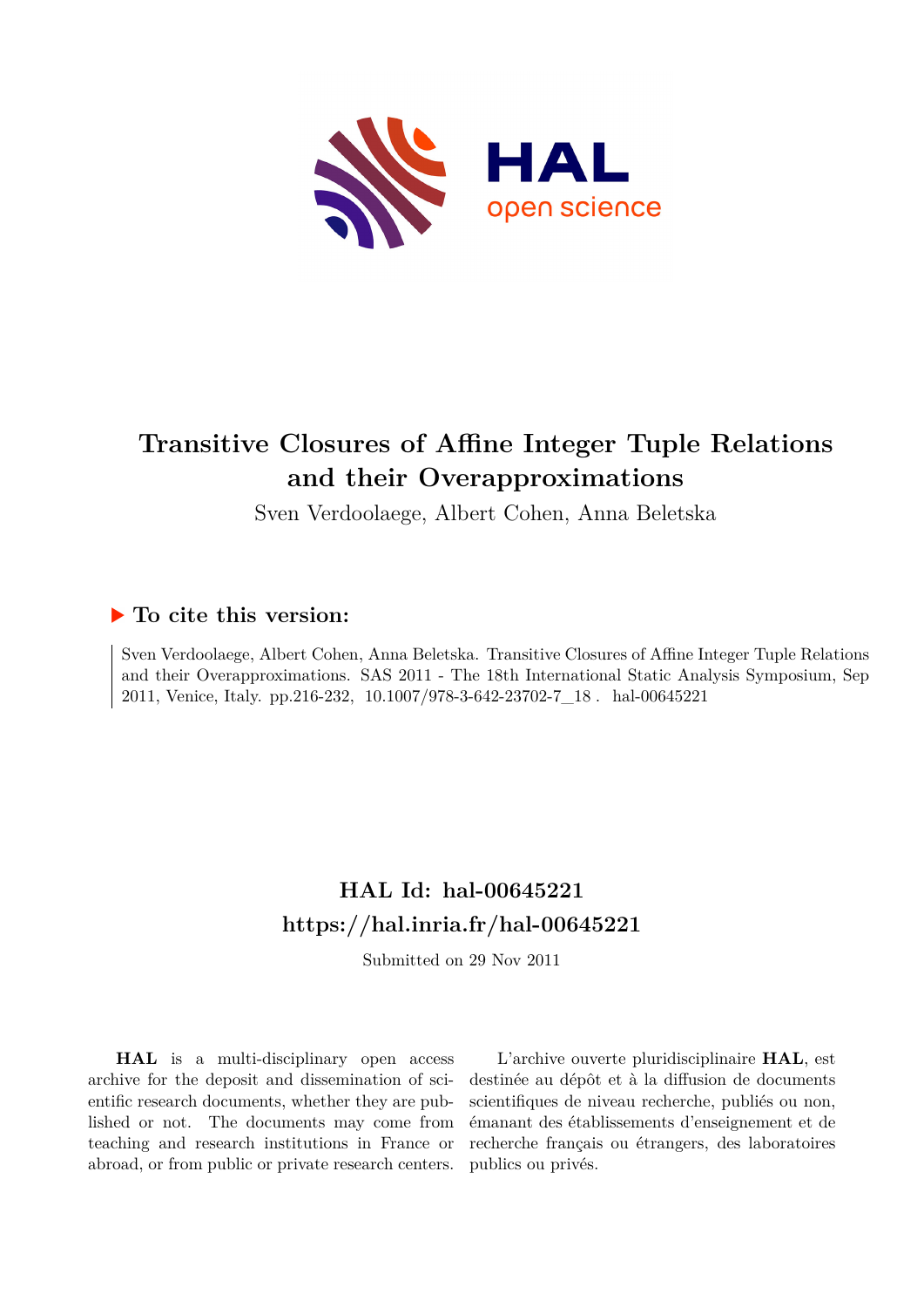# Transitive Closures of Affine Integer Tuple Relations and their Overapproximations

Sven Verdoolaege, Albert Cohen, and Anna Beletska

INRIA and École Normale Supérieure

Abstract. The set of paths in a graph is an important concept with many applications in system analysis. In the context of integer tuple relations, which can be used to represent possibly infinite graphs, this set corresponds to the transitive closure of the relation representing the graph. Relations described using only affine constraints and projection are fairly efficient to use in practice and capture Presburger arithmetic. Unfortunately, the transitive closure of such a quasi-affine relation may not be quasi-affine and so there is a need for approximations. In particular, most applications in system analysis require overapproximations. Previous work has mostly focused either on underapproximations or special cases of affine relations. We present a novel algorithm for computing overapproximations of transitive closures for the general case of quasi-affine relations (convex or not). Experiments on non-trivial relations from real-world applications show our algorithm to be on average more accurate and faster than the best known alternatives.

# 1 Introduction

Computing the transitive closure of a relation is an operation underlying many important algorithms, with applications to computer-aided design, software engineering, scheduling, databases and optimizing compilers. In this paper, we consider the class of parametrized relations over integer tuples whose constraints consist of affine equalities and inequalities over variables, parameters and existentially quantified variables. This class has the same expressivity as Presburger arithmetic. Such quasi-affine relations typically describe infinite graphs, with the transitive closure corresponding to the set of all paths in the graph, and are widespread in decision and optimization problems with infinite domains, with applications to static analysis, formal verification and automatic parallelization [3, 4, 7, 15, 17, 18, 23, 25]. In this context, the use of quasi-affine relations is preferred because most operations on such relations can be performed exactly and fairly efficiently. However, as shown by Kelly et al. [25], the transitive closure of a quasi-affine relation may not be representable as a quasi-affine relation, or may not be computable at all. This leads to the design of approximation techniques [1, 6, 9, 24, 25]. and/or the study of sub-classes, including sub-polyhedral domains, where an exact computation is possible [2, 10–14, 18, 20]. Our approach belongs to the first group. That is, our goal is not to investigate classes of relations for which the transitive closure is guaranteed to be exact, but rather to obtain a general technique for quasi-affine relations that always produces an overapproximation, striking a balance between accuracy and speed.

Until recently, approximation for the general case of quasi-affine relations has only been investigated by Kelly et al. [25], and they focus on computing underapproxima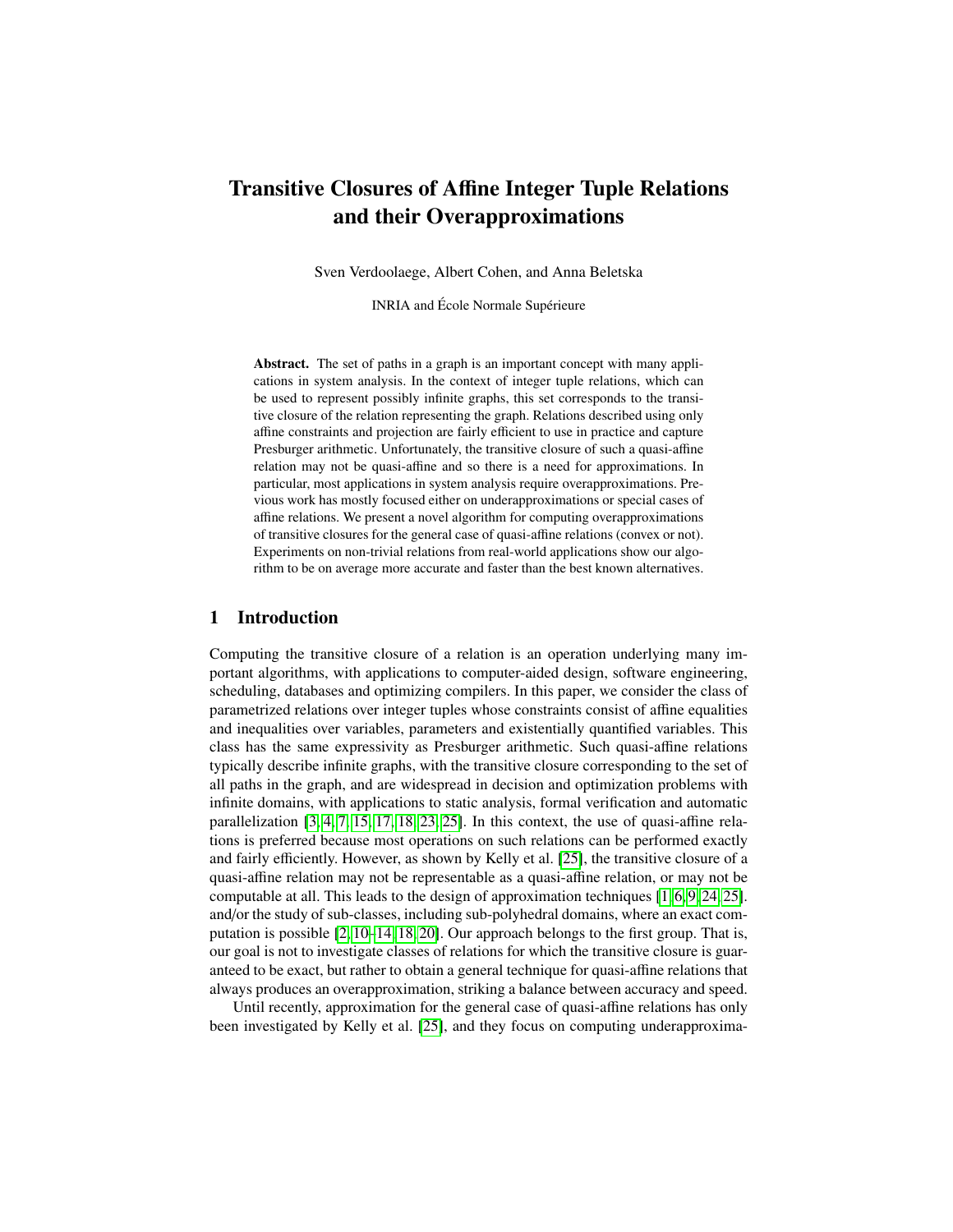tions.Yet the vast majority of the applications require overapproximations, and the algorithm proposed by Kelly et al. for computing overapproximations is very inaccurate, both in our own implementation and in an independent one [9]. Overapproximations have been considered by Beletska et al. [6], but in a more limited setting.

for  $(i = 3; i \le n; i++)$  $a[i] = f(a[i - 3]);$ Fig. 1. A sequential loop #pragma omp parallel for for  $(i = 3; i \le min(n, 5); i++)$ for  $(i = i; j \le n; j + = 3)$  $a[j] = f(a[j - 3]);$ Fig. 2. A parallelized version of the loop in Figure 1 3 4 5 6 7 8 9 10 11

Fig. 3. The dependences and slices of the loop in Figure 1

We use Iteration Space Slicing (ISS) [7] to illustrate the application of the transitive closure to quasi-affine relations. The objective of this technique is to split up the iterations of a loop nest into slices that can be executed in parallel. Applying the technique to the code in Figure 1, we see that some iterations of the loop use a result computed in earlier iterations and can therefore not be executed independently. These dependences are shown as arrows in Figure 3 for the case where  $n = 11$ . The intuition behind ISS is to group all iterations that are connected through dependences and to execute the resulting groups in parallel. These groups form a partition of the iterations, which is defined by an equivalence relation based on the dependences. In particular, the equivalence relation needs to be transitively closed, which requires the computation of the transitive closure of a relation representing the (extended) dependence graph. The resulting relation connects iterations to directly or indirectly depending iterations. In the example, three such groups can be discerned, indicated by different colors of the nodes in Figure 3. The resulting parallel program, with the outer parallel loop running over the different groups and the inner loop running over all iterations that belong to a group, is shown in Figure 2. It is important to note here that if the transitive closure cannot be computed exactly, then an overapproximation should be computed. This may result in more iterations being grouped together and therefore fewer slices and less parallelism, but the resulting program would still be correct. Underapproximation, on the other hand, would lead to invalid code. Furthermore, the overapproximation needs to be transitively closed since the slices should not overlap. Most of our target applications are based on dependence relations. For more information, we refer to our report [33].

In this paper, we present an algorithm for computing overapproximations of transitive closures. The algorithm subsumes those of [6] and [1]. Furthermore, it is experimentally shown to be exact in more instances from our applications than that of [25] and generally also faster on those instances where both produce an exact result. Our algorithm includes three decomposition methods, two of which are refinements of those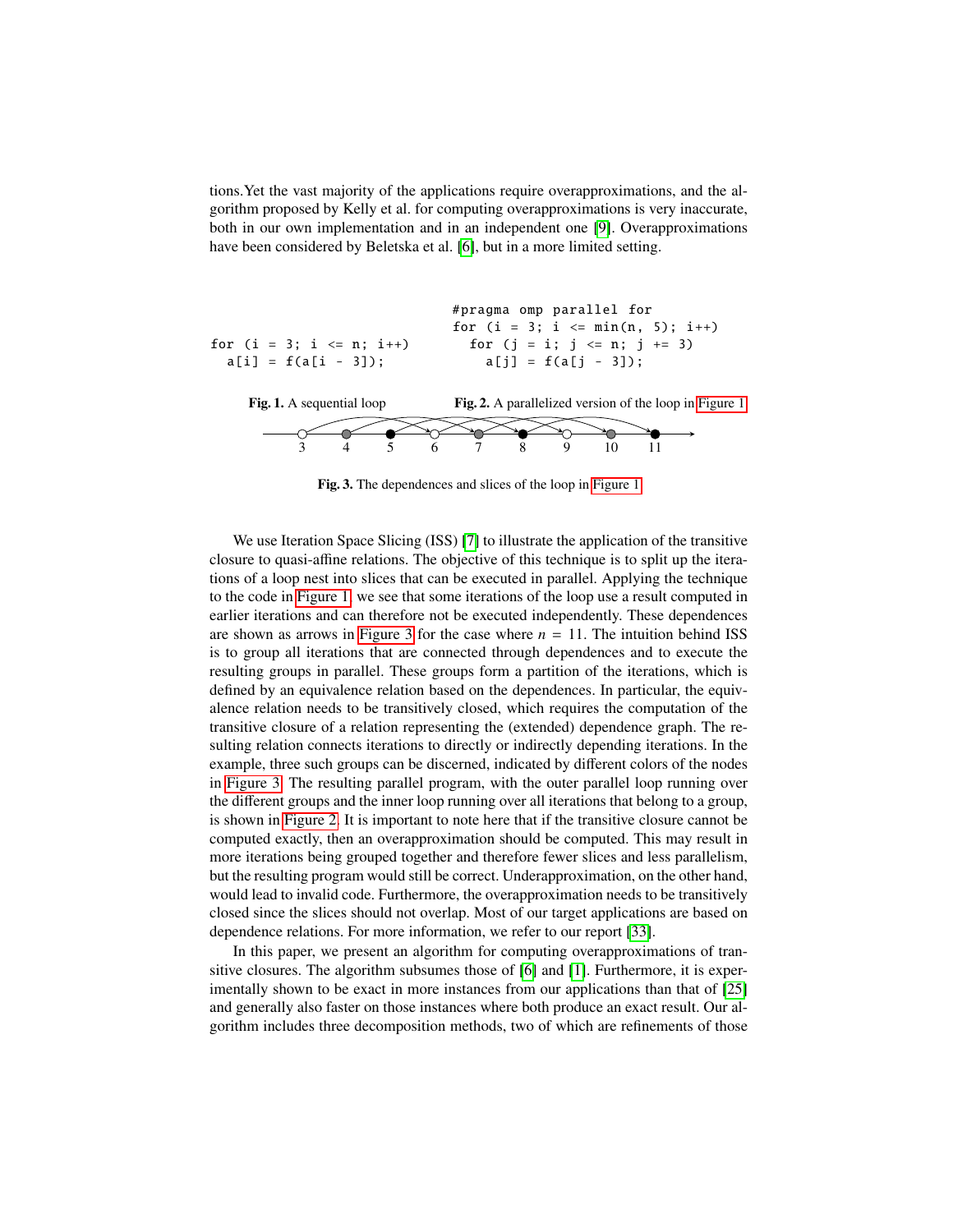of [25], while the remaining one is new. Finally, we provide a more extensive experimental evaluation on more difficult instances. As an indication, Kelly et al. [25] report that they were able to compute exact results for 99% of their input relations, whereas they can only compute exact results for about 60% of our input relations and our algorithm can compute exact results for about 80% of them. This difference in accuracy is shown to have an impact on the final outcome of some of our applications.

Section 2 gives background information on affine relations and transitive closures. We discuss related work in Section 3. Section 4 details the core of our algorithm. Section 5 studies a decomposition method to increase accuracy and speed. Section 6 describes the implementation. The results of our experiments are shown in Section 7.

#### 2 Background

We use bold letters to denote vectors, and we write  $\langle \mathbf{a}, \mathbf{x} \rangle$  for the scalar product of **a** and **x**. We consider binary relations on  $\mathbb{Z}^d$ , i.e., relations mapping d-tuples of integers to *d*-tuples of integers. *S* ◦ *R* denotes the composition of two relations *R* and *S* . A relation *R* is *transitively closed* if  $R \circ R = R$ . The *transitive closure* of *R*, denoted  $R^+$ , is the (inclusion-wise) smallest transitively closed relation *T* such that  $R \subseteq T$ . The transitive closure  $R^+$  can be constructed as the union of all positive integer powers of  $R$ :

$$
R^{+} := \bigcup_{k \geq 1} R^{k}, \quad \text{with} \quad R^{k} := \begin{cases} R & \text{if } k = 1 \\ R \circ R^{k-1} & \text{if } k \geq 2. \end{cases}
$$
 (1)

A relation *R* is *reflexively closed* on a set *D* if the identity relation  $Id<sub>D</sub>$  is a subset of *R*. The *reflexive closure* of *R* on *D* is  $R \cup \mathrm{Id}_D$ . The *reflexive and transitive closure* of *R* on *D* is  $R_D^* := R^+ \cup \text{Id}_D$ . The *cross product* of two relations *R* and *S* is the relation  $R \times S = \{ (\mathbf{x}_1, \mathbf{y}_1) \rightarrow (\mathbf{x}_2, \mathbf{y}_2) \mid \mathbf{x}_1 \rightarrow \mathbf{x}_2 \in R \land \mathbf{y}_1 \rightarrow \mathbf{y}_2 \in S \}$ . Occasionally, we will also consider binary relations over labeled integer tuples, i.e., subsets of  $\bigcup_{d_1, d_2 \ge 0} (\Sigma \times \mathbb{Z}^{d_1}) \to$ <br> $(\Sigma \times \mathbb{Z}^{d_2})$  with  $\Sigma$  a finite set of labels. By assigning an integer value to each label, any *d*<sub>1</sub>,*d*<sub>2</sub>( $\chi$   $\mathbb{Z}^d$ ), with  $\Sigma$  a finite set of labels. By assigning an integer value to each label, any such relation can be encoded as a relation over the  $(1 + d)$ -tuples with *d* the largest of such relation can be encoded as a relation over the  $(1 + d)$ -tuples with *d* the largest of the  $d_1$ s and  $d_2$ s over all elements in the relation.

We work with relations that have a finite representation. A commonly used class of such relations are those that can be represented using affine constraints. We consider finite unions of *basic relations*  $R = \bigcup_i R_i$ , each of which is represented as

$$
R_i = \mathbf{s} \mapsto \{ \mathbf{x}_1 \to \mathbf{x}_2 \in \mathbb{Z}^d \times \mathbb{Z}^d \mid \exists \mathbf{z} \in \mathbb{Z}^e : A_1 \mathbf{x}_1 + A_2 \mathbf{x}_2 + B \mathbf{s} + D \mathbf{z} + \mathbf{c} \ge \mathbf{0} \}, \quad (2)
$$

with s a vector of *n* free parameters,  $A_i \in \mathbb{Z}^{m \times d}$ ,  $B \in \mathbb{Z}^{m \times n}$ ,  $D \in \mathbb{Z}^{m \times e}$  and  $c \in \mathbb{Z}^m$ . The explicit declaration of the parameters  $(s \mapsto)$  only serves to stress that the relation is parameteric and will sometimes be omitted. To emphasize that the description may involve existentially quantified variables z, we call such relations *quasi-a*ffi*ne*. Any Presburger relation can be put in this form.

Unfortunately, the transitive closure of a quasi-affine relation may not be representable using affine constraints [25]. Similarly, a description of *all* positive integer powers *k* of *R*, parametrically in *k*, may not be representable either. We will refer to this description as simply the *power* of *R* and denote it as  $R^k$ . Since the power  $R^k$  as well as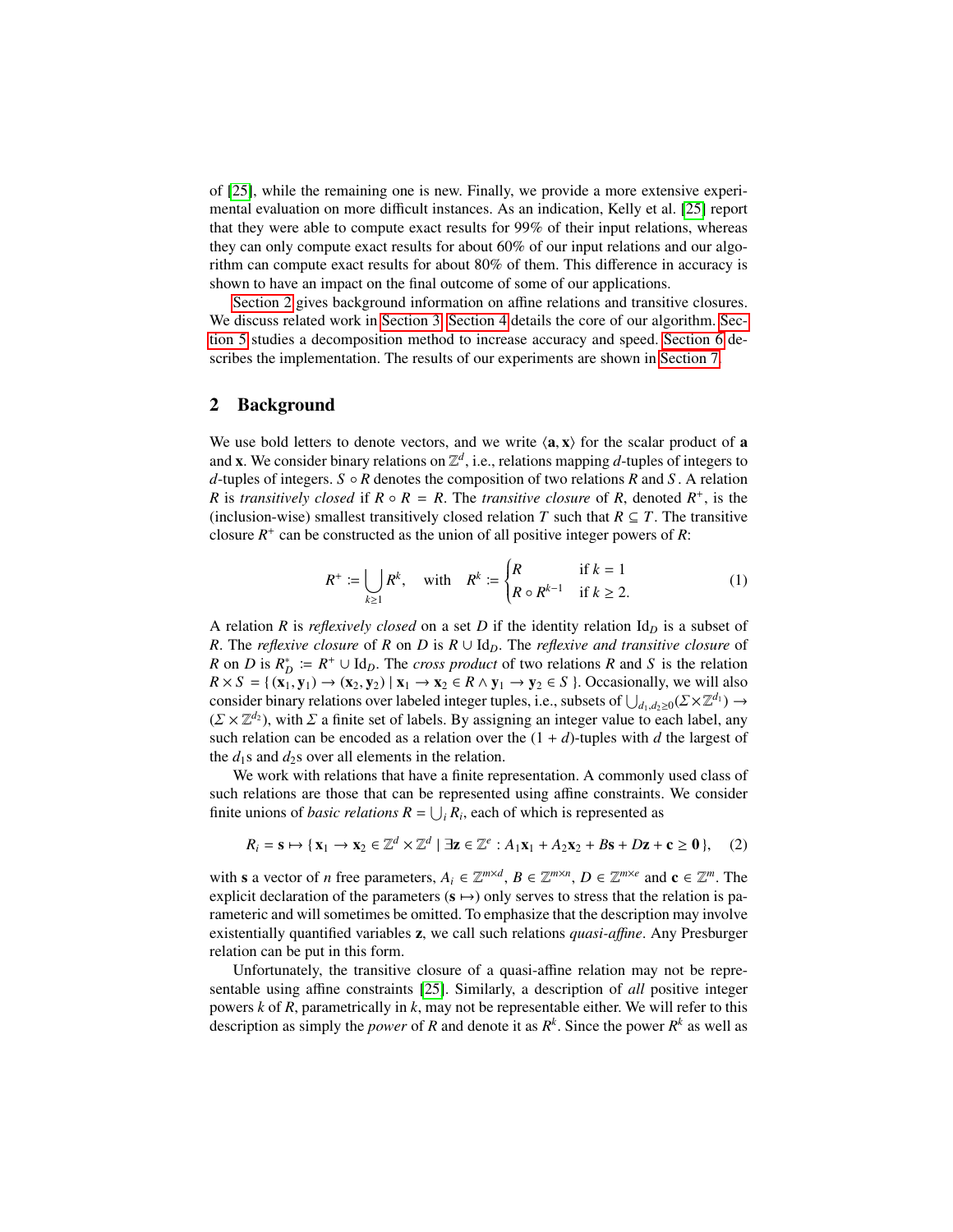the transitive closure  $R<sup>+</sup>$  may not be representable, we will compute approximations, in particular overapproximations, denoted as  $P_k(R)$  and  $T(R)$ , respectively.

Next to quasi-affine relations, our computations also make use of quasi-affine sets. These sets are defined essentially the same way: the only difference is that sets are unary relations on integer tuples instead of binary relations. The variables representing these tuples are called *set variables*. Sets can be obtained from relations in the following ways. The *domain* of a relation *R* is the set that results from *projecting out* the variables  $\mathbf{x}_2$ , i.e., dom  $R := \{ \mathbf{x}_1 \in \mathbb{Z}^d \mid \exists \mathbf{x}_2 \in \mathbb{Z}^d : \mathbf{x}_1 \to \mathbf{x}_2 \in R \}$ . The *range* of a relation R is the set ran  $R := \{ x_2 \in \mathbb{Z}^d \mid \exists x_1 \in \mathbb{Z}^d : x_1 \to x_2 \in R \}$ . The *difference set* of a relation R is the set  $\Delta R := \{ \delta \in \mathbb{Z}^d \mid \exists x \to y \in R : \delta = y - x \}.$  We also need the following operations on sets. The *Minkowski sum* of *S*<sub>1</sub> and *S*<sub>2</sub> is the set of sums of pairs of elements from on sets. The *Minkowski sum* of  $S_1$  and  $S_2$  is the set of sums of pairs of elements from *S*<sub>1</sub> and *S*<sub>2</sub>, i.e., *S*<sub>1</sub> + *S*<sub>2</sub> = { $\mathbf{a} + \mathbf{b} \mid \mathbf{a} \in S_1 \land \mathbf{b} \in S_2$ }. The *k*th multiple of a set, with *k* a positive integer is defined as  $1 S = S$  and  $k S = (k - 1) S + S$  for  $k \ge 2$ . Note that as with the *k*th power of a relation, the *k*th multiple of a quasi-affine set, with *k* a parameter, may not be representable as a quasi-affine set.

Most of the applications we consider operate within the context of the polyhedral model [22], where single-entry single-exit program regions are represented, analyzed and transformed using quasi-affine sets and relations. In particular, the set of all iterations of a loop for which a given statement is executed is called the *iteration domain*. When the loop iterators are integers and lower and upper bounds of all enclosing loops as well all enclosing conditions are quasi-affine, then the iteration domain can be represented as a quasi-affine set. For example, the iteration domain of the single statement in Figure 1 is  $n \mapsto \{i \mid 3 \le i \le n\}$ . *Dependence relations* map elements of an iteration domain to elements of another (or the same) iteration domain which depend on them for their execution. In the example, we have as dependence relation  $n \mapsto \{i \rightarrow i + 3 \mid 3 \leq i, i + 3 \leq n\}$ . The graph with the statements and their iterations domains as nodes and the dependence relations as edges is called the *dependence graph*.

# 3 Related Work

The seminal work of Kelly et al. [25] introduced many of the concepts and algorithms in the computation of transitive closures that are also used in this paper. In particular, we use a revised version of their incremental computation and we apply their modified Floyd-Warshall algorithm internally. However, the authors consider a different set of applications which require underapproximations of the transitive closures instead of overapproximations. Their work therefore focuses almost exclusively on underapproximations. For overapproximations, they apparently consider some kind of "box-closure", which we recall in Section 6 and which is considerably less accurate than our algorithm.

Bielecki et al. [8] aim for exact results, which may therefore be non-affine. In our applications, affine results are preferred as they are easier to manipulate in further calculations. Furthermore, the authors only consider bijective relations over a convex domain. We consider general quasi-affine relations, which may be both non-bijective and defined over finite unions of domains.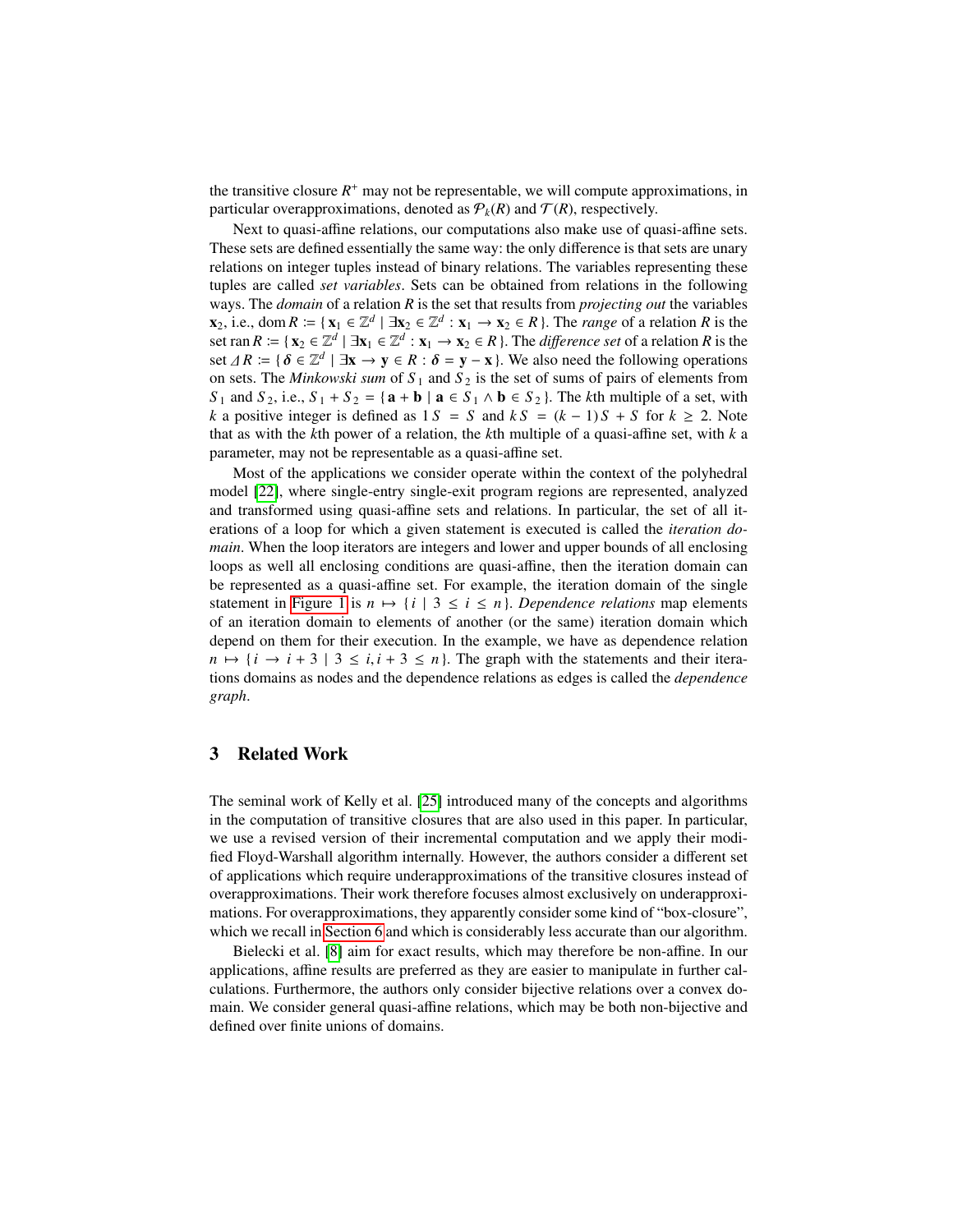Beletska et al. [6] consider finite unions of translations, for which they compute quasi-affine transitive closure approximations, as well as some other cases of finite unions of bijective relations, which lead to non-affine results. Their algorithm applied to unions of translations forms a special case of our algorithm for general affine relations.

Bielecki et al. [9] propose to compute the transitive closure using the classical iterative least fixed point computation and if this process does not produce the exact result after a fixed number of iterations, they resort to a variation of the "box-closure" of [25]. To increase the chances of the least fixed point computation, they first replace each disjunct in the input relation by its transitive closure, provided it can be computed exactly using available techniques [8, 25].

Transitive closures are also used in the analysis of counter systems to accelerate the computation of reachable sets. In this context, the power of a relation is known as a "counting acceleration" [20], while our relations over labeled tuples correspond to Presburger counter systems [20], extended to the integers. Much of the work on counter systems is devoted to the description of classes of systems for which the computations can be performed exactly. See, e.g., the work of Bardin et al. [2] and their references or the work of Bozga et al. [13]. By definition, these classes do not cover the class of input relations that we target in our approach. Other work on counter systems, e.g., that of Sankaranarayanan et al. [28], Feautrier and Gonnord [24] or Ancourt et al. [1], focuses on the computation of invariants and therefore allows for overapproximations. However, the analysis is usually performed on (non-parametric) polyhedra. That is, the relations for which transitive closures are computed do not involve parameters, existentially quantified variables or unions. The transitive closure algorithm proposed by Ancourt et al. [1] is essentially the same as that used by Boigelot and Herbreteau [12], except that the latter apply it on hybrid systems and only in cases where the algorithm produces an exact result. The same algorithm also forms the core of our transitive closure algorithm for single disjunct relations.

# 4 Powers and Transitive Closures

We present our core algorithm for computing overapproximations of the parametric power and the transitive closure of a relation. We first discuss the relationship between these two concepts and provide further evidence for the need for overapproximations. Then, we address the case where *R* is a single basic relation, followed by the case of multiple disjuncts. Finally, we explain how to check the exactness of the result and why the overapproximation is guaranteed to be transitively closed.

#### 4.1 Introduction

There is a close relationship between parametric powers and transitive closures. Based on (1), the transitive closure  $R^+$  can be computed from the parametric power  $R^k$  by projecting out the parameter *k*. Conversely, an algorithm for computing transitive closures can also be used to compute parametric powers. In particular, given a relation *R*, compute  $C^+$  with  $C = R \times \{i \rightarrow i + 1\}$ . For each pair of integer tuples in *C*, the difference between the final coordinates is 1. The difference between the final coordinates of pairs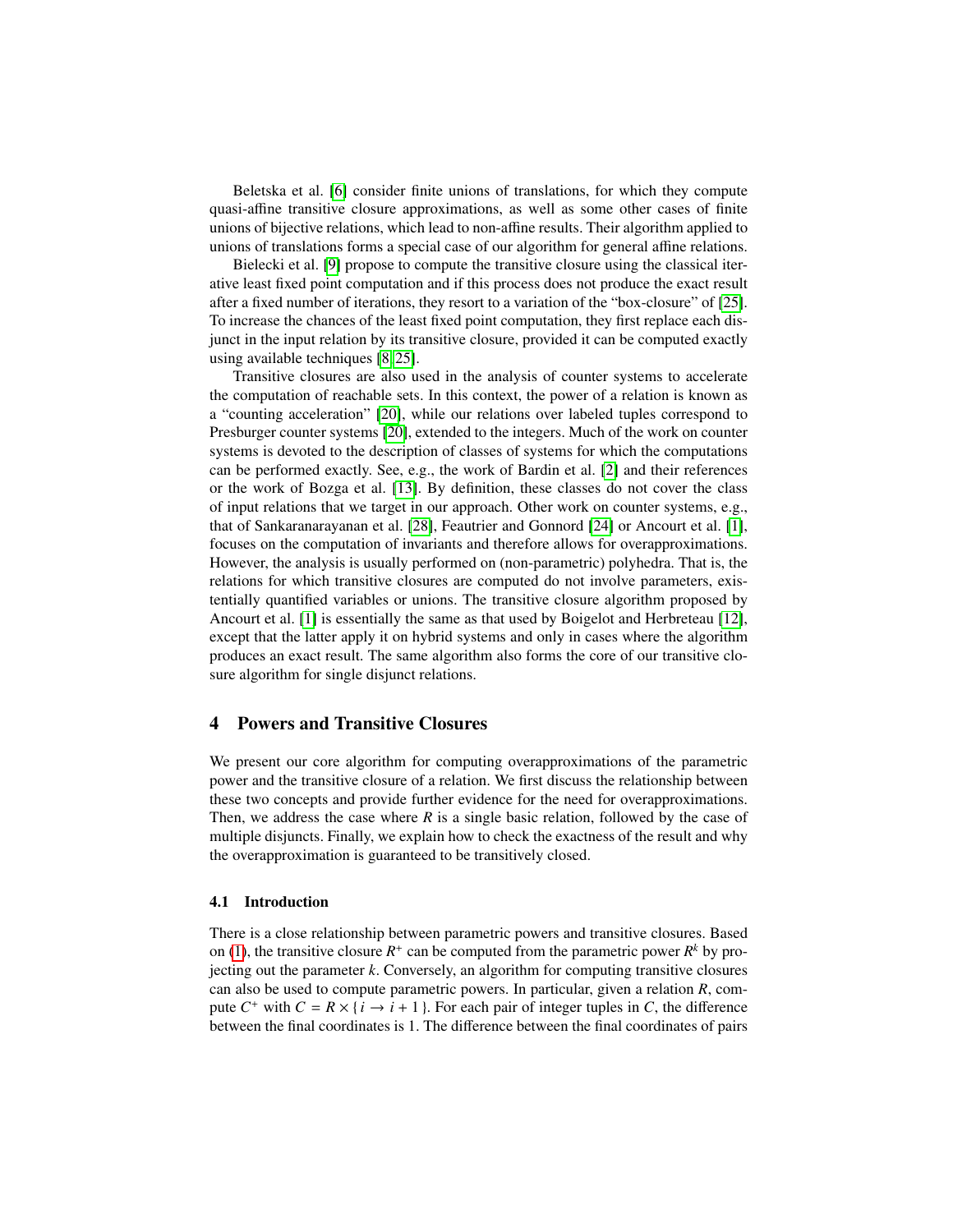in  $C^+$  is therefore equal to the number of steps taken. To compute  $R^k$ , one may equate  $k$ to this difference and subsequently project out the final coordinates.

As mentioned in Section 2, it is not always possible to compute powers and closures exactly, and we may aim instead for overapproximations  $P_k(R)$  and  $T(R)$ . It should be clear that both conversions above map overapproximations to overapproximations. Important: note that the transitive closure may not be affinely representable even if the input relation is a union of constant-distance translations. A well know case can be built by considering the lengths of dependence paths associated to SUREs [19, Theorem 23].

#### 4.2 Single Disjunct

Given a single basic relation *R* of the form (2), we look for an overapproximation of  $R^+$  and we will derive it from an overapproximation of  $R^k$ . Furthermore, we want to compute the approximation efficiently and we want it to be as close to exact as possible.

We will treat the input relation as a (possibly infinite) union of translations. The distances covered by these translations are the elements of the difference set  $\Delta = \Delta R$ . We will assume here that <sup>∆</sup> also consists of a single basic set; our implementation of the ∆ *<sup>R</sup>* operation may result in a proper union due to our treatment of existentially quantified variables discussed below. The union case is treated in Section 4.3. Our approximation of the *k*th power contains translations over distances that are the sums of *k* distances in ∆. In particular, it contains those translations starting from and ending at the same points as those of the input relation. That is, we compute all paths along distances in ∆

$$
P^k = \{ \mathbf{x} \to \mathbf{y} \mid \exists \delta \in \mathcal{D}^k : \mathbf{y} = \mathbf{x} + \delta \}, \quad \text{with} \quad \mathcal{D}^k = k \Delta \quad \text{and} \quad k \in \mathbb{Z}_{\ge 1}, \tag{3}
$$

and intersect domain and range with those of *R*,

$$
\mathcal{P}_k(R) = P^k \cap (\text{dom}\, R \to \text{ran}\, R). \tag{4}
$$

*Example 1.* To see the importance of this intersection with domain and range, consider the relation  $R = \{(x, y) \rightarrow (x, x)\}\$ . First note that this relation is transitively closed already, so in our implementation we would not apply the algorithm here. If we did, however, then we would have  $\Delta R = \{0\} \times \mathbb{Z}$ , whence  $P^k = \{(x, y) \to (x, y')\}$ . On the other hand ran  $R = \{(x, y)\}$  and so  $\mathcal{T}(R) = \mathcal{P}(R) = \{(x, y) \to (x, y)\}$ other hand, ran  $R = \{(x, x) \}$  and so  $\mathcal{T}(R) = \mathcal{P}_k(R) = \{(x, y) \to (x, x) \}.$ 

Unfortunately, the set  $k \Delta$  in (3) may not be affine in general and then the same holds for *P*<sup>k</sup>. As a trivial example of *k*Δ not being affine, take Δ to be the parametric singleton  $n \rightarrow \{n\}$ . If however  $\Lambda$  is a non-parametric singleton  $\Lambda = \{\delta\}$ , i.e.  $\delta$  does not depend  $n \rightarrow \{n\}$ . If, however,  $\Delta$  is a non-parametric singleton  $\Delta = \{\delta\}$ , i.e.,  $\delta$  does not depend on the parameters, then  $k \Delta$  is simply { $k \delta$ } and we can compute our approximation of the power according to (4). Otherwise, we drop the definition of  $\mathcal{D}^k$  in (3) and compute  $\mathcal{D}^k$  as an approximation of *k* ∆, essentially copying some constraints of (a projection of)  $\Lambda$ . This process ensures that  $\mathcal{D}^k$  is easy to compute, although it may in some cases not  $\Delta$ . This process ensures that  $\mathcal{D}^k$  is easy to compute, although it may in some cases not be the most accurate affine approximation of  $k \Lambda$ be the most accurate affine approximation of *<sup>k</sup>* ∆.

Let us first assume that the description of ∆ does not involve any existentially quantified variables or parameters. The constraints then have the form  $\langle \mathbf{a}, \mathbf{x} \rangle + c \geq 0$ . Any element in  $k\Delta$  can be written as the sum of k elements  $\delta_i$  from  $\Delta$ . Each of these satisfies the constraint. The sum therefore satisfies the constraint

$$
\langle \mathbf{a}, \mathbf{x} \rangle + c \, k \ge 0,\tag{5}
$$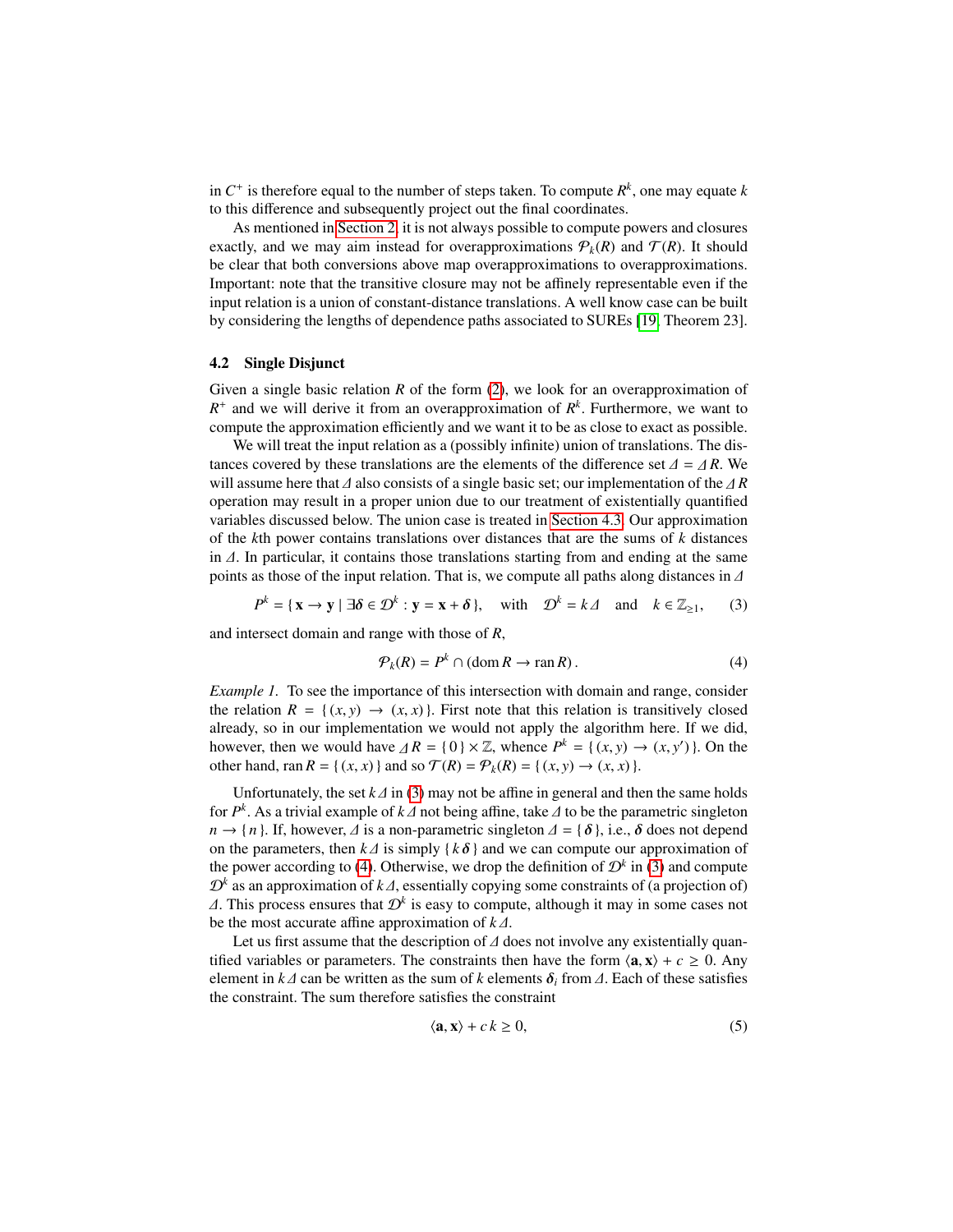meaning that the constraint in (5) is valid for  $k\Delta$ . Our approximation  $\mathcal{D}^k$  of  $k\Delta$  is then the set bounded by the constraints in (5). In this special case, we compute essentially the same approximation as [1]. Note that if ∆ has integer vertices, then the vertices of  $\Delta \times \{1\}$  generate the rational cone  $\{(\mathbf{x}, k) \in \mathbb{Q}^{d+1} \mid \langle \mathbf{a}, \mathbf{x} \rangle + c k \ge 0\}$ . This means that  $\Delta \times 11$  is a Hilbert basis of this cone [29] Theorem 16.41 and that therefore  $\mathcal{D}^k = k \Delta$  $\Delta \times \{1\}$  is a Hilbert basis of this cone [29, Theorem 16.4] and that therefore  $\mathcal{D}^k = k\Delta$ .

*Example 2.* As a trivial example, consider the relation  $R = \{x \rightarrow y \mid 2 \le y - x \le 3\}$ . We have  $\Delta = \Delta R = \{ \delta \mid 2 \leq \delta \leq 3 \}$  and  $\mathcal{D}^k = k \mapsto \{ \delta \mid 2k \leq \delta \leq 3k \}$ . Therefore,  $\mathcal{P}_k(R) = P^k = k \mapsto \{x \to y \mid 2k \le y - x \le 3k\}$  and  $\mathcal{T}(R) = \{x \to y \mid y - x \ge 2\}$ .

If the description of ∆ does involve parameters, we cannot simply multiply the parametric constant by *k*: that would result in non-affine constraints. One option is to treat parameters as variables that just happen to remain constant. That is, instead of considering the set  $\Delta = \Delta R = s \mapsto {\delta \in \mathbb{Z}^d \mid \exists x \to y \in R : \delta = y - x}$ , we consider the set

$$
\varDelta' = \varDelta R' = \{ \delta \in \mathbb{Z}^{n+d} \mid \exists (s, x) \to (s, y) \in R' : \delta = (s - s, y - x) \}.
$$
 (6)

The first *n* coordinates of every element in  $\Delta'$  are zero. Projecting out these zero coordinates from  $\Delta'$  is equivalent to projecting out the parameters in  $\Delta$ . The result is obviously nates from  $\Delta'$  is equivalent to projecting out the parameters in  $\Delta$ . The result is obviously a superset of  $\Delta$  but all its constraints only involve the variables x and can therefore be a superset of ∆, but all its constraints only involve the variables <sup>x</sup> and can therefore be treated as above.

Another option is to categorize the constraints of ∆ according to whether they involve set variables, parameters or both. Constraints involving only set variables are treated as before. Constraints involving only parameters, i.e., constraints of the form

$$
\langle \mathbf{b}, \mathbf{s} \rangle + c \ge 0. \tag{7}
$$

are also valid for *<sup>k</sup>* ∆. (∆ is empty for values of the parameters not satisfying these constraints and therefore so is *<sup>k</sup>* ∆.) For constraints of the form

$$
\langle \mathbf{a}, \mathbf{x} \rangle + \langle \mathbf{b}, \mathbf{s} \rangle + c \ge 0,\tag{8}
$$

involving both set variables and parameters, we need to consider the sign of  $\langle \mathbf{b}, \mathbf{s} \rangle + c$ . If this expression is non-positive for all values of s for which  $\Delta$  is non-empty, i.e.,

$$
\Delta \cap \mathbf{s} \mapsto \{ \delta \mid \langle \mathbf{b}, \mathbf{s} \rangle + c > 0 \} = \emptyset,
$$
\n(9)

then  $\langle \mathbf{a}, \mathbf{x} \rangle$  will always have a non-negative value *v* and we have  $k \langle \mathbf{a}, \mathbf{x} \rangle \ge v$  for  $k \ge 1$ . The constraint in (8) is therefore also valid for *<sup>k</sup>* ∆ if this condition holds. Our approximation  $\mathcal{D}^k$  of  $k\Delta$  is the set bounded by the constraints in (5), (7) and (8). Constraints of the form (8) for which (9) does not hold are simply dropped. Since this may result in a loss of accuracy, we add the constraints derived from  $\Delta'$  above if any constraints of the form  $(8)$  get dropped form (8) get dropped.

*Example 3.* Consider the relation  $R = n \rightarrow \{(x, y) \rightarrow (1 + x, 1 - n + y) \mid n \ge 2\}$ . We have  $\Delta R = n \rightarrow \{(1, 1 - n) \mid n \geq 2\}$  and so, by specifically treating parameters as described above, we obtain the following approximation for  $R^+$ :  $n \to \{(x, y) \to (x', y') \mid n > 2 \land y' < 1 - n + y \land x' > 1 + x\}$  If we consider instead  $R' = \{(n, x, y) \to (x', y')\}$  $(x', y') \mid n \ge 2 \land y' \le 1 - n + y \land x' \ge 1 + x$ . If we consider instead  $R' = \{(n, x, y) \rightarrow$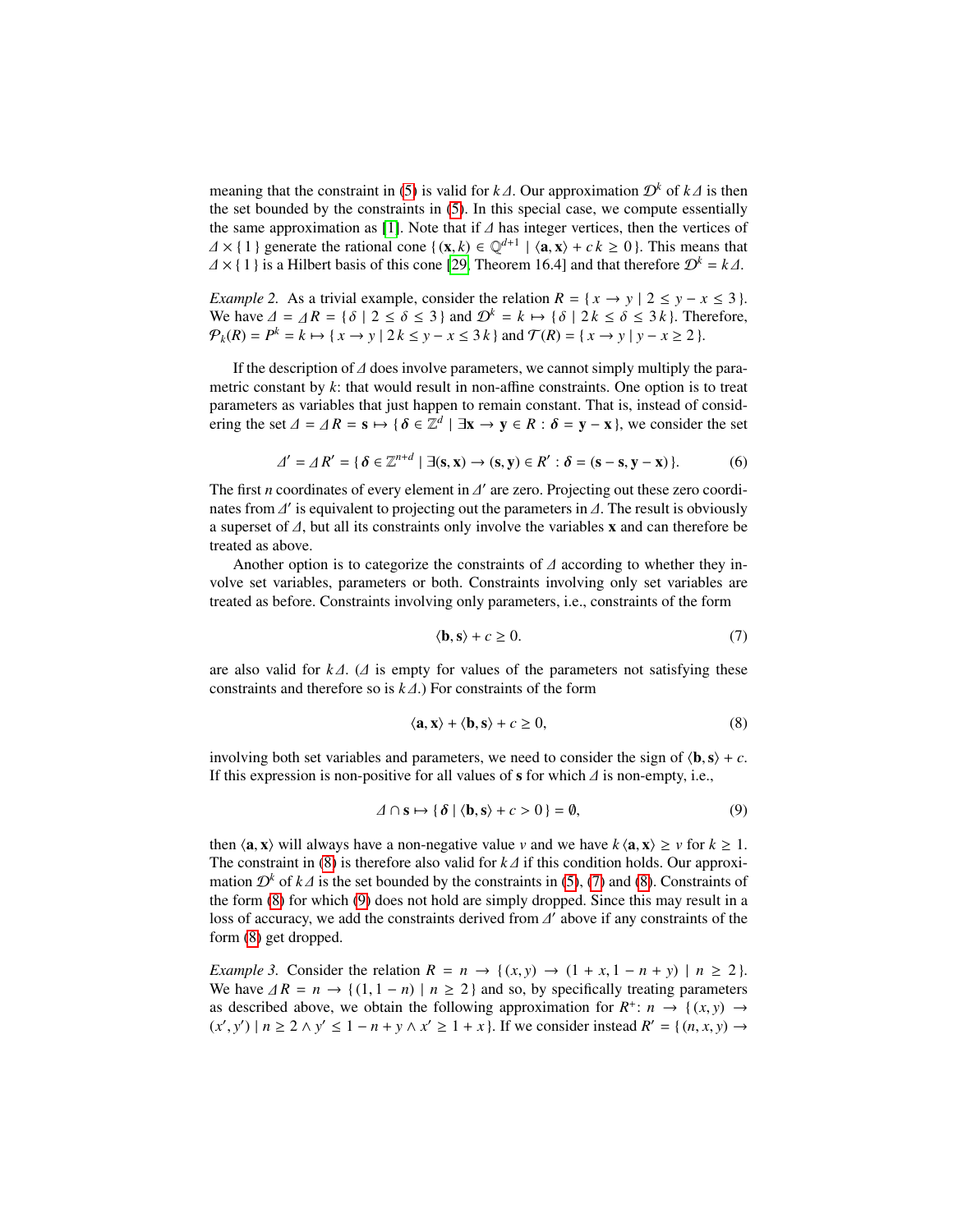$(n, 1 + x, 1 - n + y) \mid n \ge 2$  } then  $\Delta R' = \{(0, 1, y) \mid y \le -1\}$  and we obtain the approximation  $n \to \{(x, y) \to (x', y') \mid n > 2 \land x' > 1 + x \land y' < x + y = x'\}$  If approximation  $n \to \{(x, y) \to (x', y') \mid n \ge 2 \land x' \ge 1 + x \land y' \le x + y - x'\}$ . If we consider both  $\Delta R$  and  $\Delta R'$ , then we obtain  $n \to \{(x, y) \to (x', y') \mid n \ge 2 \land y' \le 1 - n + y \land y' > 1 + x \land y' < x + y - x'\}$ . Note however that this is not the most accurate  $1 - n + y \wedge x' \geq 1 + x \wedge y' \leq x + y - x'$ . Note however that this is not the most accurate affine approximation:  $n \to \{(x, y) \to (x', y') \mid y' \leq 2 - n + x + y - x' \land n \geq 2 \land x' \geq 1 + x\}$ is a more accurate one.

If the description of  $\Delta$  does involve existentially quantified variables, we compute unique representatives for these variables, picking the lexicographically minimal value for each of them using parametric integer programming [21]. The result is an explicit representation of each existentially quantified variable as the greatest integer part of an affine expression in the parameters and set variables. This representation may involve case distinctions, leading to a partitioning of ∆. If the representation involves only parameters, then the existentially quantified variable can be treated as a parameter. Similarly, if it only involves set variables, the existentially quantified variable can be treated as a set variable too. Otherwise, any constraints involving the variable are discarded. If this happens then, as before, we add the constraints derived from  $\Delta'$  (6).

*Example 4.* Consider  $R = n \rightarrow \{x \rightarrow y \mid \exists \alpha_0, \alpha_1 : 7\alpha_0 = -2 + n \land 5\alpha_1 = -1 - x + y \land y \ge 0\}$ 6 + *x* }. The difference set of this relation is  $\Delta = \Delta R = n \rightarrow \{x \mid \exists \alpha_0, \alpha_1 : \exists \alpha_0 =$  $-2 + n \wedge 5\alpha_1 = -1 + x \wedge x \ge 6$ . The existentially quantified variables can be defined in terms of the parameters and variables as  $\alpha_0 = \lfloor (-2 + n)/7 \rfloor$  and  $\alpha_1 = \lfloor (-1 + x)/5 \rfloor$ .  $\alpha_0$  can therefore be treated as a parameter, while  $\alpha_1$  can be treated as a variable. This in turn means that  $7\alpha_0 = -2 + n$  can be treated as a purely parametric constraint, while the other two constraints are non-parametric. The corresponding  $P^k$  is therefore  $(n, k)$  → { $x$  →  $y$  | ∃ $\alpha_0, \alpha_1, f : k \ge 1 \land y = x + f \land 7\alpha_0 = -2 + n \land 5\alpha_1 = -k + f \land f \ge 6k$  }. Projecting out the parameter *k* and simplifying the result, we obtain the exact transitive closure  $R^+ = n \to \{x \to y \mid \exists \beta_0, \beta_1 : 7\beta_0 = -2 + n \land 6\beta_1 \ge -x + y \land 5\beta_1 \le -1 - x + y\}.$ 

#### 4.3 Multiple Disjuncts

When the set of distances  $\Delta$  is a proper union of basic sets  $\Delta = \bigcup_i \Delta_i$ , we apply the technique of Section 4.2 to each  $\Delta_i$  separately vielding approximations  $\mathcal{D}^k$  of  $k, \Delta_i$  and *i* ∆*i* technique of Section 4.2 to each <sup>∆</sup>*<sup>i</sup>* separately, yielding approximations <sup>D</sup>*<sup>k</sup> i* of *<sup>k</sup><sup>i</sup>* <sup>∆</sup>*<sup>i</sup>* and corresponding paths  $P_i^k$  from (3). The set of global paths should take a total of  $k$  steps along the  $\Delta_i$ s, which can be obtained by essentially composing the  $P_i^k$ s and taking *k* to be the sum of all *k* is. However, we need to allow for some *k* is to be zero, so we introduce be the sum of all  $k_i$ s. However, we need to allow for some  $k_i$ s to be zero, so we introduce stationary paths  $S_i = \text{Id}_{\mathbb{Z}^d} \cap {\mathbf{x} \to \mathbf{y} \mid k_i = 0}$  and compute the set of global paths as

$$
P^k = \left( (P_m^{k_m} \cup S_m) \circ \cdots \circ (P_2^{k_2} \cup S_2) \circ (P_1^{k_1} \cup S_1) \right) \cap \{ \mathbf{x} \to \mathbf{y} \mid k = \sum_i k_i > 0 \}.
$$
 (10)

The final constraint ensures that at least one step is taken. The approximation of the power is then again computed according to (4). As explained in Section 4.1,  $\mathcal{P}_k(R)$  can be represented as  $\mathcal{T}(C)$ , with  $C = R \times \{i \to i+1\}$ . Using this representation, all  $\Delta_i$  have 1 as their final coordinate and  $S_i$  above is simply  $Id_{\mathbb{Z}^{d+1}}$ .

We need to be careful about scalability at this point. Given a set of distances ∆ with *m* disjuncts, a naive application of (10) results in a  $P<sup>k</sup>$  relation with  $2<sup>m</sup> - 1$  disjuncts. We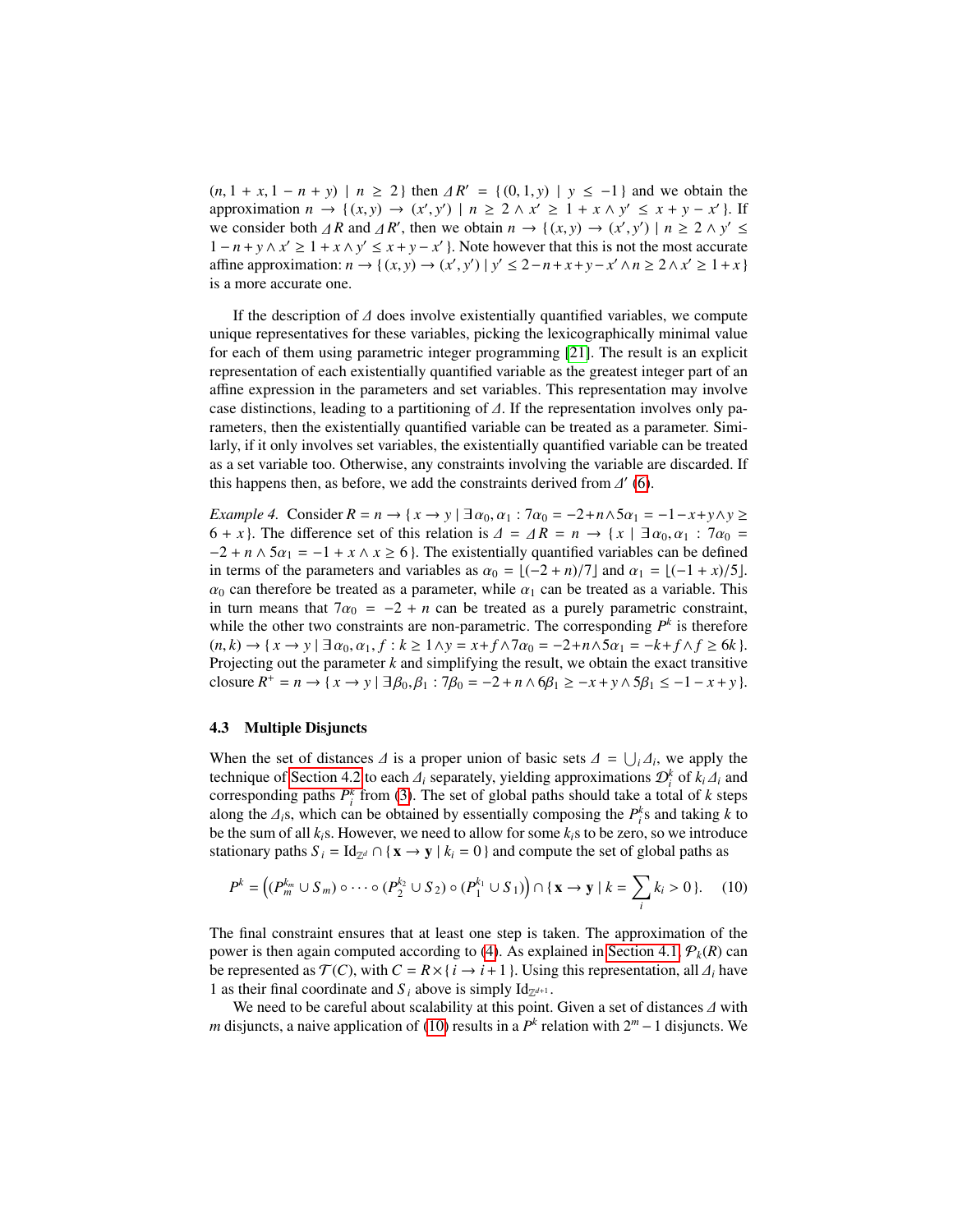try to limit this explosion in three ways. First, we handle all singleton  $\Delta_i$  together; sec-<br>ond we try to avoid introducing a union with S∴ and third, we try to combine disjuncts ond, we try to avoid introducing a union with  $S_i$ ; and third, we try to combine disjuncts. In particular, the paths along  $\Delta_i = {\delta_i}$  can be computed as

$$
P^{k} = \{ \mathbf{x} \rightarrow \mathbf{y} \mid \exists k_{i} \in \mathbb{Z}_{\geq 0} : \mathbf{y} = \mathbf{x} + \sum_{i} k_{i} \,\delta_{i} \wedge \sum_{i} k_{i} = k > 0 \}.
$$

In this special case, we compute essentially the same approximation as [6]. For the remaining  $\Delta_i$ , if the result of replacing constraint  $k \ge 1$  by  $k = 0$  in the computation of  $P^k$  vields the identity manning then  $P^k \cup S$ , is simply  $Q^k$  with  $Q^k$  the result of replacing *P*<sup>*k*</sup> yields the identity mapping, then *P*<sup>*k*</sup></sup> ∪ *S*<sup>*i*</sup> is simply  $Q_i^k$  with  $Q_i^k$  the result of replacing *k* ≥ 1 by *k* ≥ 0. It is tempting to always replace  $P_i^k \cup S_i$  by this  $Q_i^k$ , even if it is an overapproximation, but experience has shown that this leads to a significant loss in accuracy. Finally, if neither of these optimizations apply, then after each composition in (10) we "coalesce" the resulting relation. Coalescing detects pairs of disjuncts that can be replaced by a single disjunct without introducing any spurious elements [32].

#### 4.4 Properties

By construction (Section 4.2 and Section 4.3), we have the following lemma.

**Lemma 1.**  $\mathcal{P}_k(R)$  *is an overapproximation of*  $R^k$ *, i.e.,*  $R^k \subseteq \mathcal{P}_k(R)$ *.* 

The transitive closure approximation is obtained by projecting out the parameter *k*. If  $\mathcal{P}_k(R)$  is represented as  $\mathcal{T}(C)$ , with  $C = R \times \{i \to i+1\}$ , then  $\mathcal{T}(R)$  can be obtained from  $\mathcal{T}(C)$  by projecting out the final coordinates. The following lemma immediately holds.

**Lemma 2.**  $\mathcal{T}(R)$  *is an overapproximation of*  $R^+$ *, i.e.,*  $R^+ \subseteq \mathcal{T}(R)$ *.* 

In many cases,  $\mathcal{P}_k(R)$  will be exactly  $R^k.$  Given a particular  $R$  it is instructive to know whether the computed  $P_k(R)$  is exact or not, either for applications working directly with powers or as a basis for an exactness test on closures detailed below. The exactness test on powers amounts to checking whether  $P_k(R)$  satisfies the definition of  $R^k$  in (1):

$$
\mathcal{P}_1(R) \subseteq R \quad \text{and} \quad \mathcal{P}_k(R) \subseteq R \circ \mathcal{P}_{k-1}(R) \text{ for } k \ge 2.
$$

The reverse inclusion is guaranteed by Lemma 1. If  $P_k(R)$  is exact, then  $T(R)$  is also exact since the projection is performed exactly. However, if  $\mathcal{P}_k(R)$  is *not* exact then  $\mathcal{T}(R)$ might still be exact. We therefore prefer the more accurate test of [25, Theorem 5]:

$$
\mathcal{T}(R) \subseteq R \cup (R \circ \mathcal{T}(R)).
$$

However, this test can only be used if  $R$  is acyclic, i.e., if  $R^+$  has no fixed points. Since  $\mathcal{T}(R)$  is an overapproximation of  $R^+$ , it is sufficient to check that  $\mathcal{T}(R)$  has no fixed points, i.e., that  $0 \notin \mathcal{AT}(R)$ . If  $\mathcal{T}(R)$  does have fixed points, then we apply the exactness test on  $P_k(R)$  instead.

Some applications also require the computed approximation of the transitive closure to be a transitively closed one [3, 7, 17]. The power approximation  $P_k(R)$  computed above is transitively closed as soon as  $P^k$  is transitively closed: if  $\mathbf{x} \to \mathbf{y} \in \mathcal{P}_{k_1}(R)$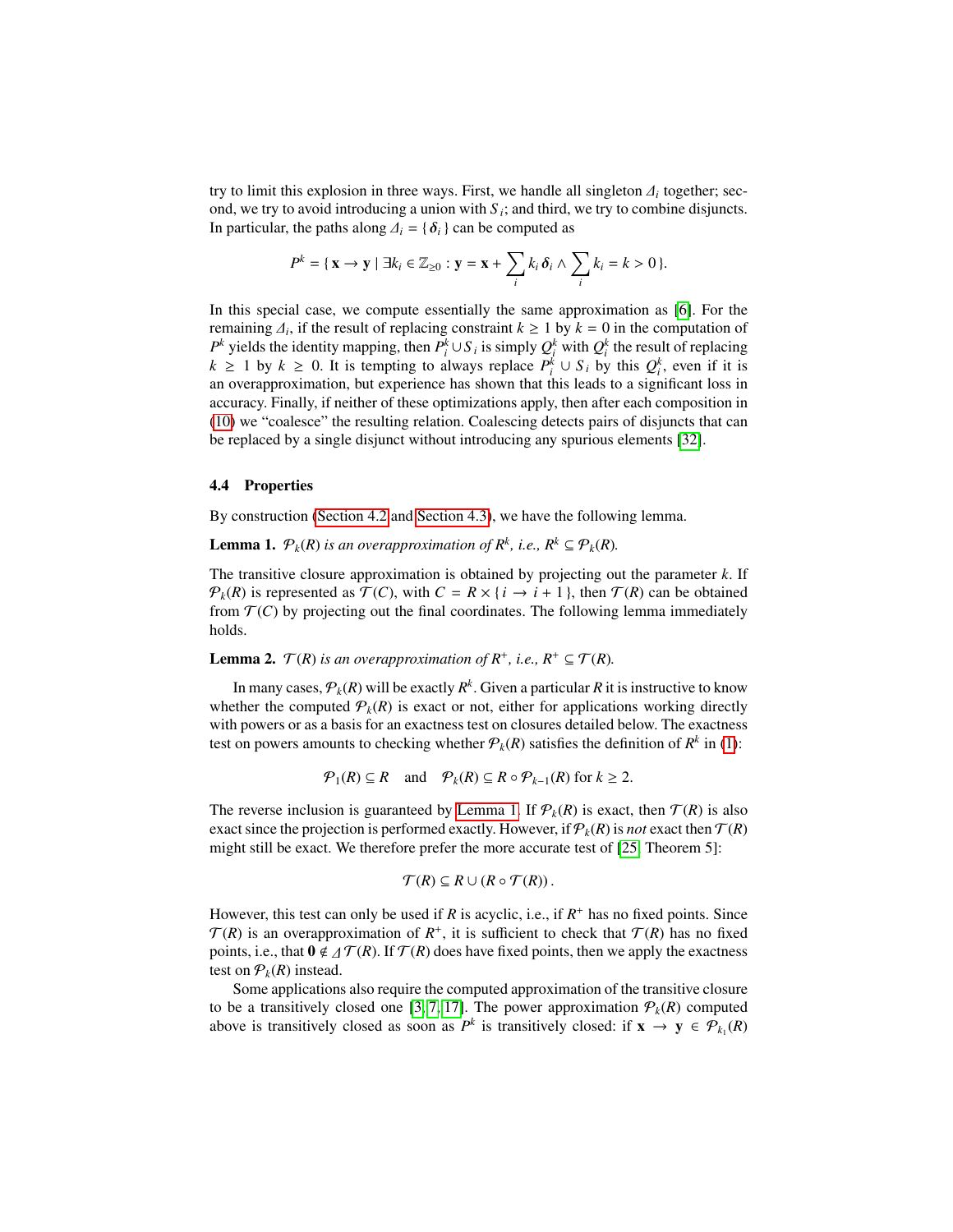and  $y \to z \in \mathcal{P}_{k_2}(R)$ , then  $x \to z \in \mathcal{P}_{k_1+k_2}(R)$ , because  $P^k$  is transitively closed (and so  $\mathbf{x} \to \mathbf{z} \in P^{k_1+k_2}$ ,  $\mathbf{x} \in \text{dom } R$  and  $\mathbf{z} \in \text{ran } R$ . If  $\mathbf{x}_1 \in \mathcal{D}^{k_1}$  and  $\mathbf{x}_2 \in \mathcal{D}^{k_2}$ , then both combinations satisfy (5) and so does their sum. Constraint (8) is also satisfied for  $\mathbf{x}_1 + \mathbf{x}_2$ , hence  $\mathbf{x}_1 + \mathbf{x}_2 \in \mathcal{D}^{k_1 + k_2}$ . We conclude that in the single disjunct case,  $P^k$  in (3) is transitively closed, which in turn implies that also  $P<sup>k</sup>$  in (10) is transitively closed in the multiple disjunct case.  $\mathcal{T}(R)$  is transitively closed because for any  $\mathbf{x} \to \mathbf{y}$  and  $\mathbf{y} \to \mathbf{z}$ in  $\mathcal{T}(R)$ , there is some pair  $k_1, k_2$  such that  $\mathbf{x} \to \mathbf{y} \in \mathcal{P}_{k_1}(R)$  and  $\mathbf{y} \to \mathbf{z} \in \mathcal{P}_{k_2}(R)$  and so  $\mathbf{x} \to \mathbf{z} \in \mathcal{P}_{k_2}(R)$ . *(R)* We therefore have the following theorem  $\mathbf{x} \to \mathbf{z} \in \mathcal{P}_{k_1+k_2}(R)$ . We therefore have the following theorem.

**Theorem 1.**  $\mathcal{T}(R)$  *is a transitively closed overapproximation of*  $R^+$ *.* 

# 5 Strongly Connected Components

In order to improve accuracy, we apply several methods for breaking up the transitive closure computation. The first one is a decomposition into strongly connected components. The other two are variations of methods in [25]: we apply the modified Floyd-Warshall algorithm internally after partitioning the domain and we apply an incremental computation method. Our variations on these methods are explained in [33, Section 6].

Computations in Section 4.2 and Section 4.3 focus on the distance between elements in relation. The domain and range of the input relation are only taken into account at the very last step in (4). This means that translations described by one disjunct are applied to domain elements of other disjuncts, even if the domains are completely disjoint. In this section, we describe how the accuracy of  $P_k(R)$  and  $T(R)$  can be improved by decomposing the disjuncts of *R* into strongly connected components (SCCs).

The translations of  $R^+$  are compositions of translations in the disjuncts of  $R$ . Two disjuncts  $R_i$  and  $R_j$  should be lumped into a connected component if there exist translations in  $R^k$  that first go through  $R_i$  and then through  $R_j$ , and translations that first go through  $R_j$  and then through  $R_i$ . Formally, we consider the directed graph whose vertices are the disjuncts in *R* and whose arcs connect pairs of vertices  $(R_i, R_j)$  if  $R_i$  can<br>immediately follow *R*. The SCCs can be computed from this graph using Tarian's alimmediately follow  $R_j$ . The SCCs can be computed from this graph using Tarjan's algorithm [30]. In principle  $R_i$  can immediately follow  $R_j$  if the range of  $R_j$  intersects the domain of  $R_i$ , i.e., if  $R_i \circ R_j \neq \emptyset$ . However, if  $R_i \circ R_j \subseteq R_j \circ R_i$  then one may always interchange  $R_i$  and  $R_j$  in any sequence leading to an element of  $R^+$  where  $R_i$  immediately follows  $R_j$ . It is therefore sufficient to introduce an edge between  $R_i$  and  $R_j$  only if

$$
R_i \circ R_j \nsubseteq R_j \circ R_i. \tag{11}
$$

Once the components have been obtained, we compute  $\mathcal{T}(R_c)$  on each component  $R_c$  separately. These  $\mathcal{T}(R_c)$  can be combined into a global  $\mathcal{T}(R)$  in the same way the paths are combined in (10). The combination must be performed according to a topological ordering of the components, obtained as a byproduct of Tarjan's algorithm. The decomposition preserves the validity of Lemma 1. The exactness check of Section 4.4 is performed on each component separately. If the approximation turns out to be inexact for any of the components, then the entire result is marked inexact and the exactness check is skipped on the remaining components.

To ensure closedness of  $\mathcal{T}(R)$ , we need to make a minor modification. If we are to perform the decomposition based solely on criterion  $R_i \circ R_j \neq \emptyset$ , then the same property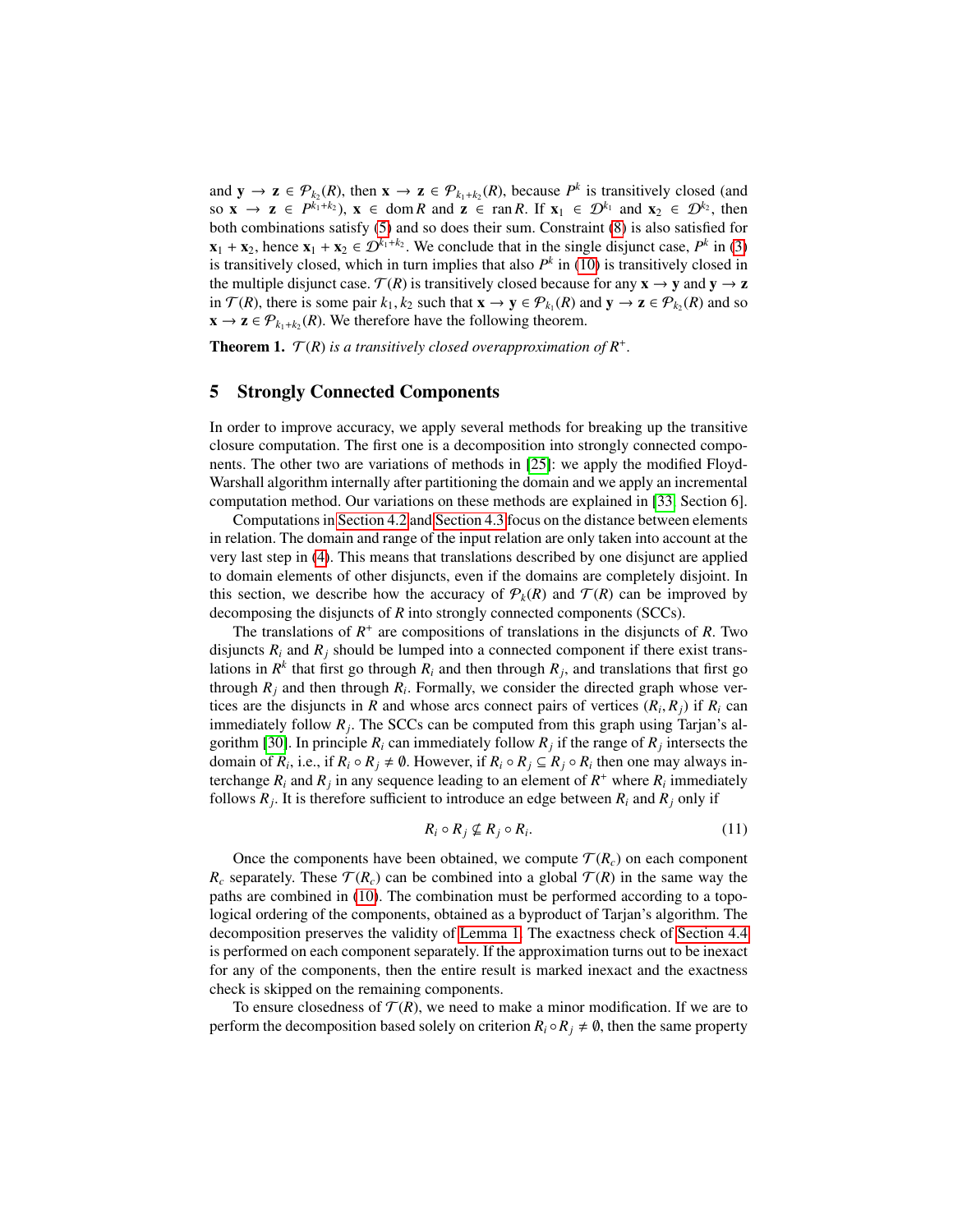will also hold for the components and, because of (4), for the powers of the components, implying that the final result is also transitively closed. If (11) is ever used, however, then transitive closedness of the result is not guaranteed unless all computations are performed exactly. We therefore explicitly check whether the result is transitively closed when the computation is not exact and when (11) has been used. If the check fails, we recompute the result without a decomposition into SCCs.

## 6 Implementation Details

The algorithms described in the previous sections have been implemented in the isl library [32]. For details about the algorithms, the design and the implementation of this integer set library, the reader is referred to the documentation and dedicated paper: <http://freshmeat.net/projects/isl>. The isl library supports both a parametric power ( $\mathcal{P}_k(R)$ ) and a transitive closure ( $\mathcal{T}(R)$ ) operation. Most of the implementation is shared between the two operations. The transitive closure operation first checks if the input happens to be transitively closed already and, if so, returns immediately. Both operations then check for strongly connected components.Within each component, either the modified Floyd-Warshall algorithm is applied or an incremental computation is attempted, depending on whether the domain and range can be partitioned. For practical reasons, incremental computation of powers has not been implemented. In the case of the power or in case no incremental computation can be performed, the basic single or multiple disjunct algorithm is applied. The exactness test is performed on the result of this basic algorithm. In the case of the transitive closure, the final coordinates encoding the path lengths are projected out on the same result. In the case of the power, the final coordinates are only projected out at the very end, after equating their difference to the exponent parameter. The isl library has direct support for unions of relations over pairs of labeled tuples. When the transitive closure of such a union is computed, we first apply the modified Floyd-Warshall algorithm on a partition based on the label and tuple size. Each recursive call is then handled as described above.

We also implemented a variation of the "box-closure" of Kelly et al. [25], which is a simplified version of the algorithm in Section 4.2. They overapproximate ∆ by a rectangular box, possibly intersected with a rectangular lattice, with the box having fixed (i.e., non-parametric), but possibly infinite, lower and upper bounds. This overapproximation therefore has only non-parametric constraints and the corresponding  $\mathcal{D}^k$  can be constructed using some very specific instances of (5). This algorithm clearly results in an overapproximation of  $R^k$  and therefore, after projection, of  $R^+$ . To improve accuracy, we also apply their incremental algorithm, but only in case the result is exact. The ApproxClosure operation which appeared in very recent versions of Omega+ applies a similar algorithm. The main differences are that it does not perform an incremental computation and that it computes a box-closure on each disjunct individually.

## 7 Experiments

In all our experiments, we have used isl version isl-0.05.1-125-ga88daa9, Omega+ version 2.1.6 [16], Fast version 2.1, Aspic version 3.2 and the latest version of StInG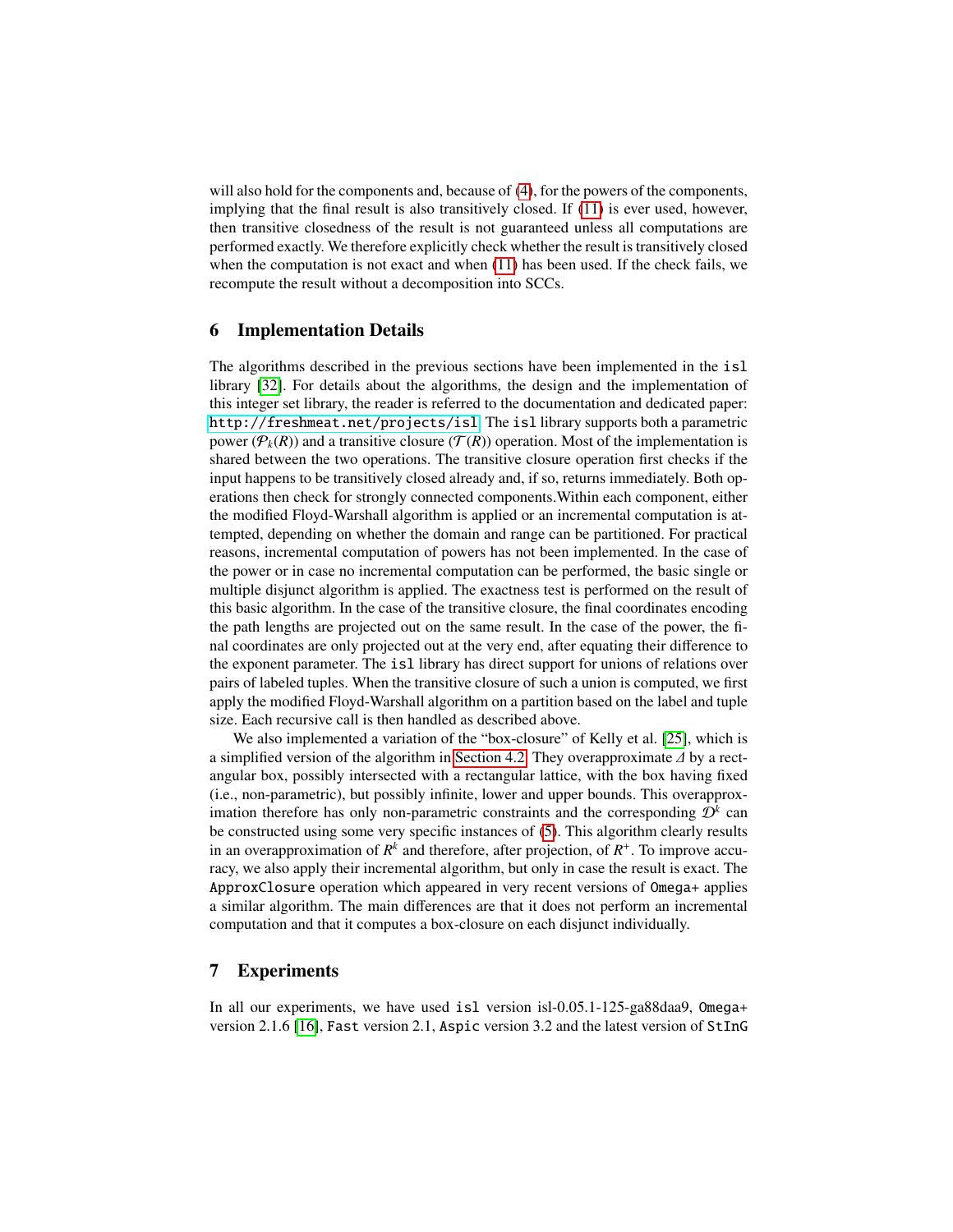$[28]$ .<sup>1</sup> Version 2.1.6 of Omega+ provides three transitive closure operations: the original TransitiveClosure (TC), which computes an underapproximation of the transitive closure; ApproxClosure (AC), which computes an overapproximation of the reflexive and transitive closure; and calculateTransitiveClosure (CTC), which appears to first try the least fixed point algorithm of [9] and then falls back on ApproxClosure. The execution times of the Omega+ transitive closure operations include the time taken for an extra exactness test. For TransitiveClosure, this test is based on [25, Theorem 1]. Presumably, a similar exactness test is performed internally, but the result of this test is not available to the user. In some cases, Omega+ returns a result containing UNKNOWN constraints and then it is clear that the result is not exact. In other cases, the user has no way of knowing whether the result is exact except by explicitly applying an exactness test. The isl library, by contrast, returns the exactness as an extra result. For ApproxClosure, we apply the test of [25, Theorem 5]. Note that this test may result in false positives when applied to cyclic relations. The exactness of the Aspic results is evaluated in the same way. Recall from Section 4.4 that we do not apply this test inside isl on relations that may be cyclic. Since it is not clear whether calculateTransitiveClosure will always produce an overapproximation, we apply both tests when checking its exactness. For the Fast results, no exactness test is needed since Fast will only terminate if it has computed an exact result. On the other hand, the execution time of Fast includes a conversion of the resulting Armoise formula to a quasi-affine relation, i.e., a disjunctive normal form. Since Fast only supports non-negative variables, we split all variables into a pair of non-negative variables whenever the input relation contains any negative value. Below, we discuss our experiments on inputs from our target domains. We have also performed some experiments [33] on the Aspic and Lever [31] test sets. On the first, isl performs comparably to Aspic, while on the second, isl only outperforms Lever on a small minority of the cases.

#### 7.1 Type Size Inference

Chin and Khoo [17] apply the transitive closure operation to the following relation, derived from their Ackermann example:  $\{(i, j) \rightarrow (i - 1, j_1) \mid i \ge 1 \land j \ge 1\}$  ∪ { $(i, j)$  →  $(i, j - 1) | i \ge 1 \land j \ge 1$  } ∪ { $(i, 0)$  →  $(i - 1, 1) | i \ge 1$  }. Omega produces an underapproximation and the authors heuristically manipulate this underapproximation to arrive at the following overapproximation:  $\{(i, j) \rightarrow (i_1, j_1) | i_1 \geq 0 \land i_1 \leq i-1 \land j \geq 0\}$ 0} ∪ { $(i, j)$  →  $(i, j_1)$  |  $j_1 \ge 0 \land j_1 \le j - 1 \land i \ge 1$ }. We compute the exact transitive closure: {  $(i, j)$  →  $(o_0, o_1) | o_0 \ge 0 \land o_0 \le -1 + i \land j \ge 0 \land o_0 \le -2 + i + j$  } ∪ { $(i, j)$  → (*o*<sup>0</sup>, 1) <sup>|</sup> *<sup>o</sup>*<sup>0</sup> ≤ −<sup>1</sup> <sup>+</sup> *<sup>i</sup>* <sup>∧</sup> *<sup>j</sup>* <sup>≥</sup> <sup>0</sup> <sup>∧</sup> *<sup>o</sup>*<sup>0</sup> <sup>≥</sup> <sup>0</sup> } ∪ { (*i*, *<sup>j</sup>*) <sup>→</sup> (*i*, *<sup>o</sup>*1) <sup>|</sup> *<sup>i</sup>* <sup>≥</sup> <sup>1</sup> <sup>∧</sup> *<sup>o</sup>*<sup>1</sup> <sup>≥</sup> <sup>0</sup> <sup>∧</sup> *<sup>o</sup>*<sup>1</sup> <sup>≤</sup>  $-1 + j$  }  $\cup$  {  $(i, j) \rightarrow (o_0, 0)$  |  $o_0 \le -1 + i \land j \ge 0 \land o_0 \ge 1$  }.

#### 7.2 Equivalence Checking

Our most extensive set of experiments is based on the algorithm of [4] for checking the equivalence of a pair of static affine programs. Since the original implementation was not available to us, we have reimplemented the algorithm using VAUCANSON [26]

<sup>&</sup>lt;sup>1</sup> The Fast and Aspic tests are based on the encoding described in [33, Section 8].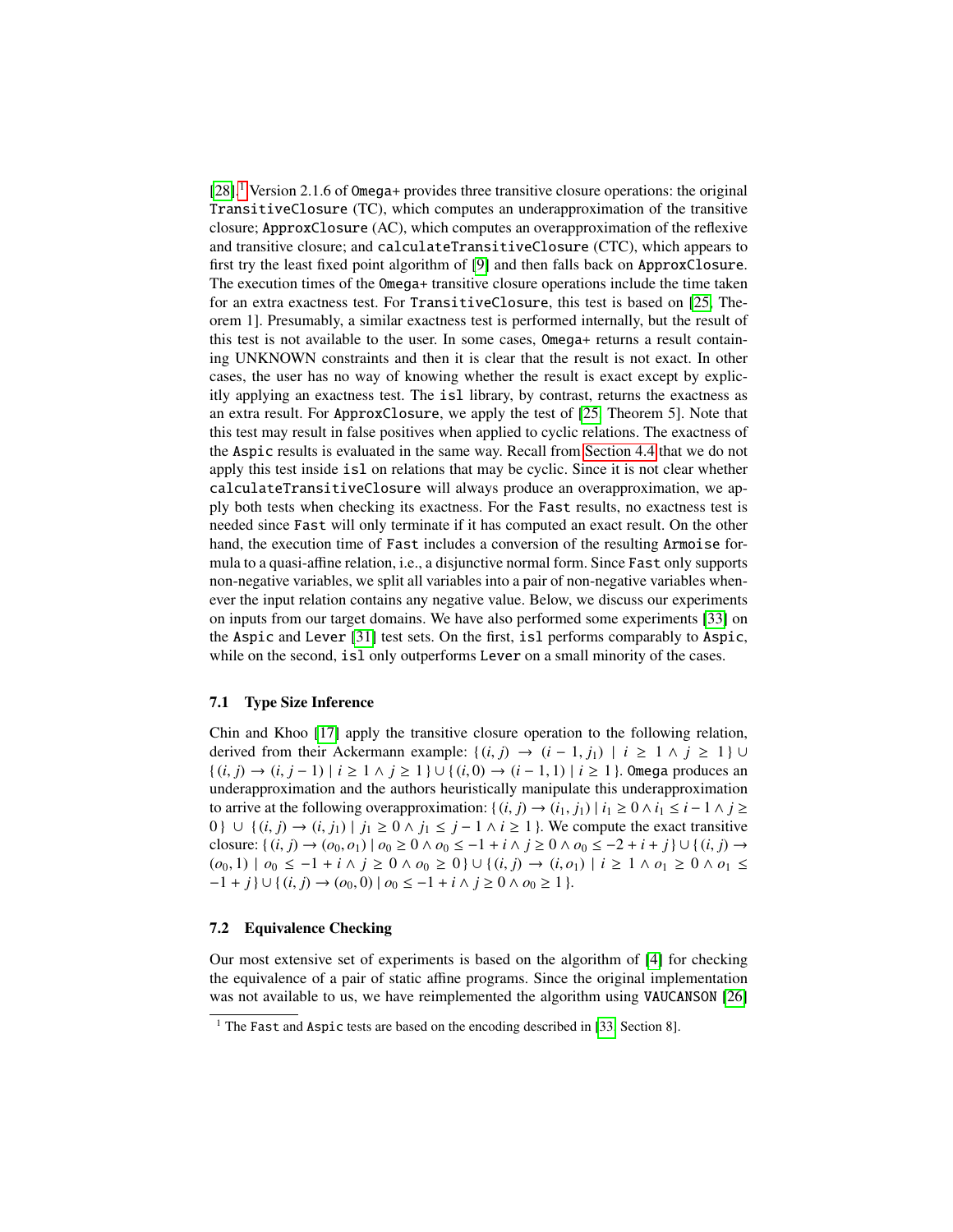to compute regular expressions and isl to perform all set and relation manipulations. For the transitive closure operation we use the algorithm presented in this paper, the "box" implementation described in Section 6 or one of the implementations in Omega+. Since it is not clear whether calculateTransitiveClosure will always produce an overapproximation, we did not test this implementation in this experiment. The equivalence checking procedure requires overapproximations of transitive closures and using calculateTransitiveClosure might therefore render the procedure unsound. Since TransitiveClosure computes an underapproximation, we only use the results if they are exact. If not, we fall back on ApproxClosure. We will refer to this implementation as "TC+AC". For the other methods, we omit the exactness test in this experiment.

|                                     |     | $Omega+$ |                             |    |  |  |  |  |  |
|-------------------------------------|-----|----------|-----------------------------|----|--|--|--|--|--|
|                                     |     |          | isl box TC+AC               |    |  |  |  |  |  |
| proved equivalent                   | 172 | 46       | 49                          |    |  |  |  |  |  |
| not proved equivalent $15 \quad 51$ |     |          | 28                          | 45 |  |  |  |  |  |
| out-of-memory                       |     |          | $12 \quad 14+18 \quad 4+12$ |    |  |  |  |  |  |
| time-out                            |     |          |                             |    |  |  |  |  |  |

|                                        |  | $Omega+$ |  |  |                                    |
|----------------------------------------|--|----------|--|--|------------------------------------|
|                                        |  |          |  |  | isl box TC AC CTC Fast Aspic StInG |
| exact  472 334 366 267 274 139 201 215 |  |          |  |  |                                    |
| inexact 67 227 157 266 245 0 268 240   |  |          |  |  |                                    |
| failure 34 12 50 40 54 434 104 118     |  |          |  |  |                                    |

Table 1. Results for equivalence checking

Table 2. Outcome of transitive closure operations from equivalence checking

The equivalence checking procedure was applied to the output of CLooG [5] on 113 of its tests. In particular, the output generated when using the isl backend was compared against the output when using the PPL backend. These outputs should be equivalent for all cases, as was confirmed by the equivalence checking procedure of [34]. Table 1 shows the results. Using isl, 72 cases could be proven equivalent, while using Omega+ this number was reduced to only 49 or 50. This does not necessarily mean that all transitive closures were computed exactly; it just means that the results were accurate enough to prove equivalence. In fact, using ApproxClosure on its own, we can prove one more case equivalent than first using TransitiveClosure and then, if needed, ApproxClosure. On the other hand, as we will see below, TransitiveClosure is generally more accurate than ApproxClosure. A time limit of 1 hour was imposed, resulting in some cases timing out, and memory usage was capped at 2GB, similarly resulting in some out-of-memory conditions. For the Omega+ cases, we distinguish the real out-of-memory and maxing out the number of constraints (2048). The isl library does not impose a limit on the number of constraints. For those cases that Omega+'s ApproxClosure was able to handle (a strict subset of those that could be handled by isl), Figure 4 compares the running times. Surprisingly, isl is faster than Omega+'s ApproxClosure in all but one case. What is no surprise is that the running times (not shown in the figure) of the combined TransitiveClosure and ApproxClosure method are much higher still because it involves an explicit exactness test.

In order to compare the relative performance of the transitive closure operations themselves, we collected all transitive closure instances required in the above experiment. This resulted in a total of 573 distinct cases. The results are shown in Table 2, where failure may be out-of-memory (1GB), time-out (60s), or in case of 0mega+, max-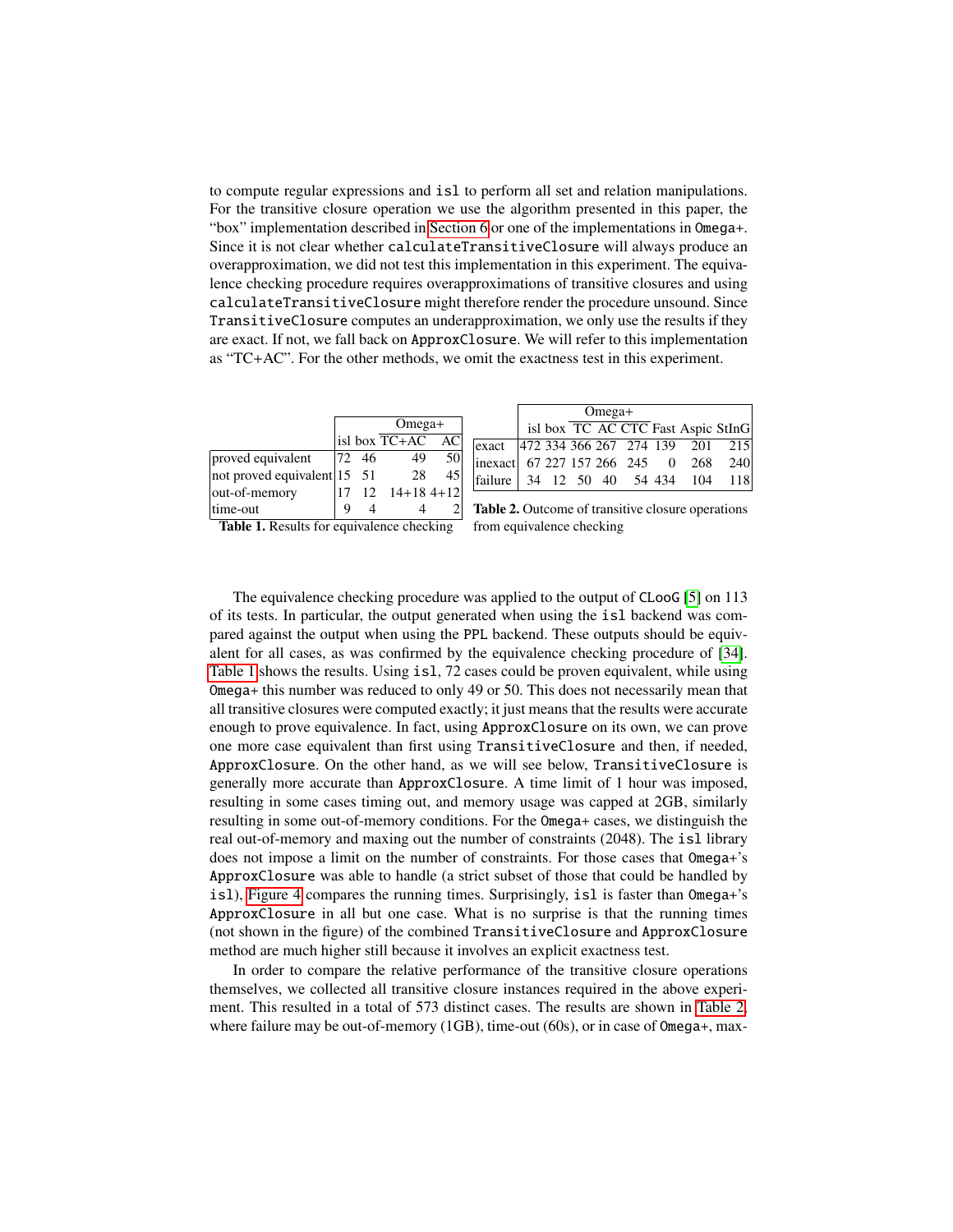

Fig. 4. Equivalence checking time

Fig. 5. Transitive closure computation time

ing out the number of constraints. Since only isl, box and Fast give an indication of whether the computed result is exact or not the results of the other methods are explicitly checked for exactness. This exactness test may also contribute to some failures. Interestingly, our "box" implementation is more accurate than both ApproxClosure and calculateTransitiveClosure on this test set. On average, the isl implementation is more accurate than any of the Omega+ implementations on the test set. There are also some exceptions, however. There are two cases where one or two of the Omega+ implementations computes an exact result while both isl and the box implementation do not. In all those cases where isl fails, the other implementations either also fail or compute an inexact result. This observation, together with the higher failure rate (compared to the box implementation), suggests that our algorithm may be trying a little bit too hard to compute an exact result.

Figure 5 shows that for those transitive closures that both TransitiveClosure and isl compute exactly, isl is as fast as or faster than Omega+ in all but a few exceptional cases. This result is somewhat unexpected since Omega+'s TransitiveClosure performs its operations in machine precision, while isl performs all its operations in exact integer arithmetic using GMP.

|     |             | top-level |  |          |          |    |          |    |                                                                       | nested |             |       |      |    |          |          |                 |
|-----|-------------|-----------|--|----------|----------|----|----------|----|-----------------------------------------------------------------------|--------|-------------|-------|------|----|----------|----------|-----------------|
|     |             | $Omega+$  |  |          |          |    |          |    | $Omega+$                                                              |        |             |       |      |    |          |          |                 |
|     |             |           |  |          |          |    |          |    | isl box TC AC CTC Fast Aspic StInG isl box TC AC CTC Fast Aspic StInG |        |             |       |      |    |          |          |                 |
|     | mem exact   | 170       |  |          | 44 58 43 | 53 | - 25     | 15 | 39 37                                                                 |        |             | 25 35 |      | 31 |          |          | 151             |
|     | inexact     |           |  |          | 60 11 50 | 6  | $\Omega$ | 87 | 22 10                                                                 |        | 42 17       |       | - 50 | 19 | $\Omega$ | 67       | 43              |
|     | failure 157 |           |  | 30 65 41 |          |    | 75 109   | 32 | 7321                                                                  |        |             | 16    | -11  | 18 | 67       | $\Omega$ | 10 <sup>1</sup> |
| val | exact       | 172.      |  | 44 57    | 43       | 57 | 28       | 37 |                                                                       |        | 39 53 35 47 |       | -23  | 37 |          | 8        | 28              |
|     | inexact     | $\cdot$ 2 |  |          | 73 26 56 | 12 | 0        | 41 | 22.12                                                                 |        | 41          | -20   | 48   | 33 | 0        | 59       | 36 <sup>l</sup> |
|     | failure     |           |  |          | 35       |    | 65 106   | 56 |                                                                       |        |             |       |      |    | 70       | 10       | 13              |

Table 3. Success rate of transitive closure operations from ISS experiment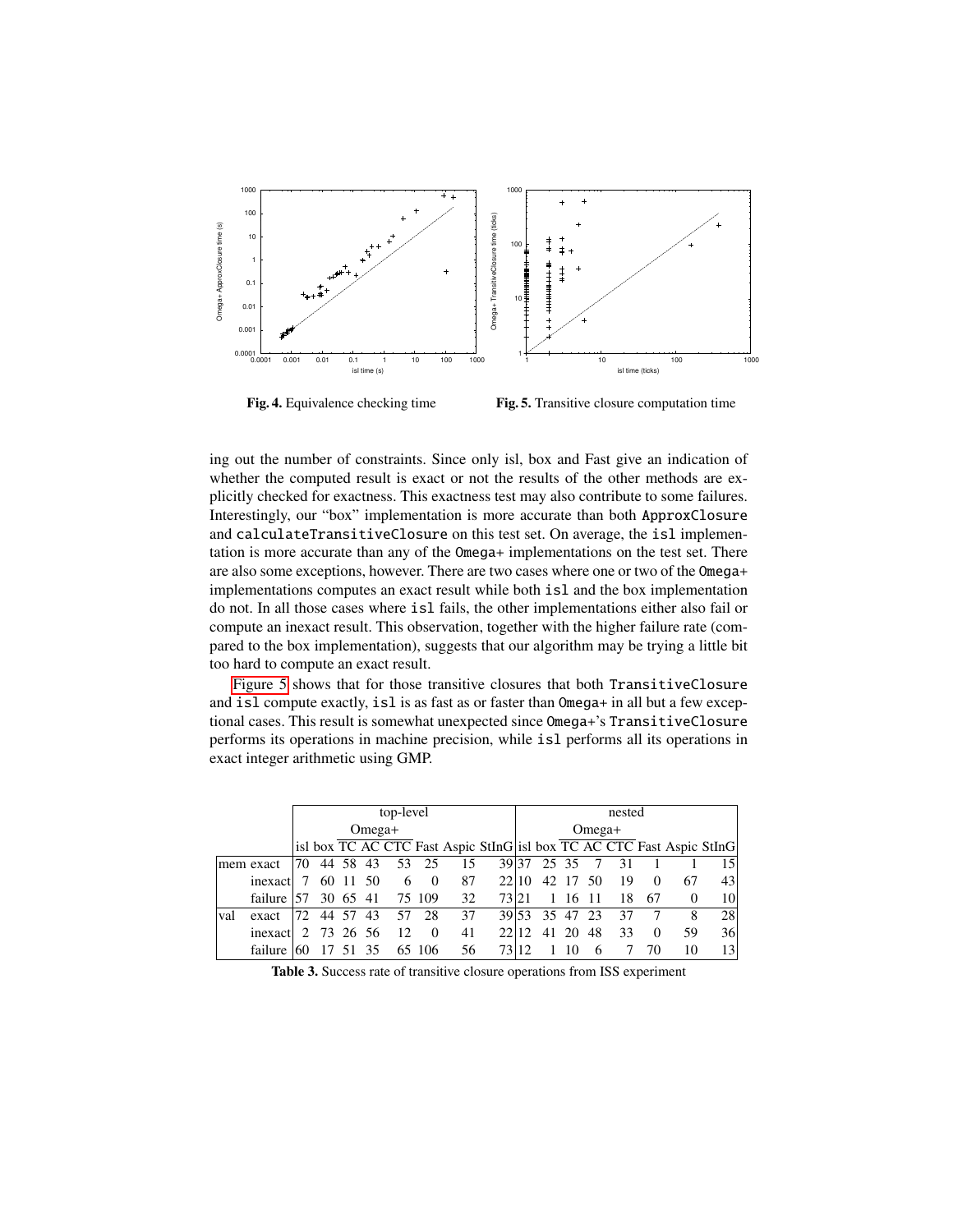#### 7.3 Iteration Space Slicing

The ISS experiments were performed on loop nests previously used in [7] and extracted from version 3.2 of NAS Parallel Benchmarks [35] consisting of five kernels and three pseudo-applications derived from computational fluid dynamics applications. In total, 257 loops could be analyzed, but 123 have no dependences. For each of the remaining 134 loops, a dependence graph was computed using either value based dependence analysis or memory based dependence analysis [27]. Each of these dependence graphs was encoded as a single relation and passed to the transitive closure operation. The results are shown in Table 3. Since the input encodes an entire dependence graph, isl is expected to produce more accurate results than Omega+ as isl implements Floyd-Warshall internally. We therefore also show the results on all the nested transitive closure operations computed during the execution of Floyd-Warshall. It should be noted, though, that isl also performs coalescing on intermediate results, so an implementation of Floyd-Warshall on top of Omega+ may not produce results that are as accurate.

# 8 Conclusions and Future Work

We presented a novel algorithm for computing overapproximations of transitive closures for the general case of affine relations. The overapproximations computed by the algorithm are guaranteed to be transitively closed. The algorithm was experimentally shown to be significantly more accurate than the best known alternatives on representative benchmarks from our target applications, and our implementation is generally also faster despite performing all computations in exact integer arithmetic.

Although our algorithm can be applied to any affine relation, we have observed that the results are not very accurate if the input relation is cyclic. As part of future work, we therefore want to devise improved strategies for handling such cyclic relations. The comparison with tools for reachability or invariant analysis has revealed that our problems have quite different characteristics, in that our algorithm does not work very well on their problems while their algorithms do not work very well on ours. The design of a combined approach that could work for both classes of problems is therefore also an interesting line of research.

# Acknowledgments

This work was partly funded by the European FP7 project TERAFLUX id. 249013. We would like to thank Louis-Noël Pouchet for showing us how to use VAUCANSON, Laure Gonnord for extending Aspic to produce isl compatible output and Jérôme Leroux for explaining how to encode relations in Fast.

# References

1. Ancourt, C., Coelho, F., Irigoin, F.: A modular static analysis approach to affine loop invariants detection. Electron. Notes Theor. Comput. Sci. 267, 3–16 (October 2010)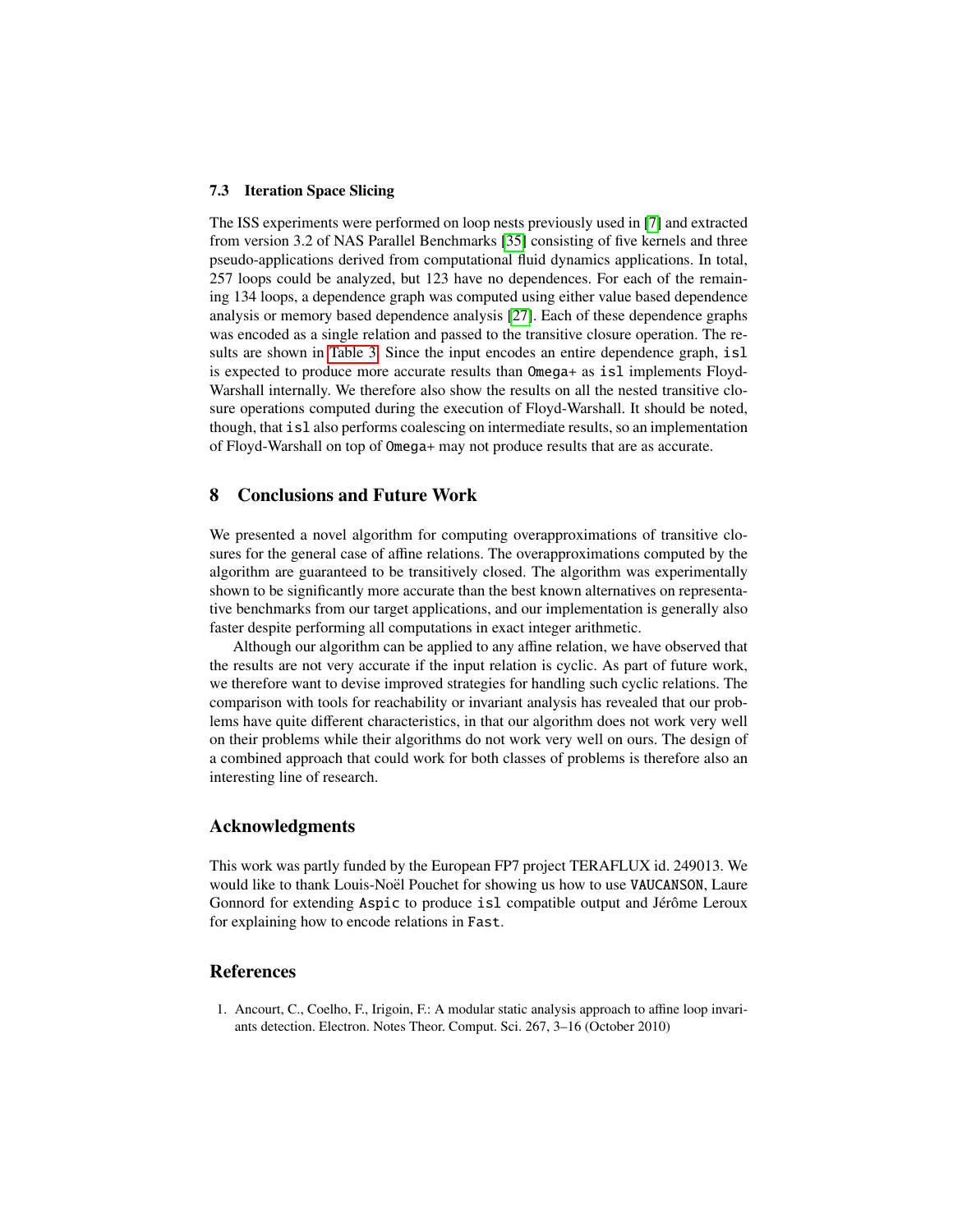- 2. Bardin, S., Finkel, A., Leroux, J., Petrucci, L.: Fast: acceleration from theory to practice. STTT 10(5), 401–424 (2008)
- 3. Barthou, D., Cohen, A., Collard, J.F.: Maximal static expansion. Int. J. Parallel Programming 28(3), 213–243 (2000)
- 4. Barthou, D., Feautrier, P., Redon, X.: On the equivalence of two systems of affine recurrence equations. In: Euro-Par Conference. Lect. Notes in Computer Science, vol. 2400, pp. 309– 313. Springer-Verlag, Paderborn (Aug 2002)
- 5. Bastoul, C.: Code generation in the polyhedral model is easier than you think. In: PACT '04: Proceedings of the 13th International Conference on Parallel Architectures and Compilation Techniques. pp. 7–16. IEEE Computer Society, Washington, DC, USA (2004)
- 6. Beletska, A., Barthou, D., Bielecki, W., Cohen, A.: Computing the transitive closure of a union of affine integer tuple relations. In: COCOA '09: Proceedings of the 3rd International Conference on Combinatorial Optimization and Applications. pp. 98–109. Springer-Verlag, Berlin, Heidelberg (2009)
- 7. Beletska, A., Bielecki, W., Cohen, A., Palkowski, M., Siedlecki, K.: Coarse-grained loop parallelization: Iteration space slicing vs affine transformations. Parallel and Distributed Computing, International Symposium on 0, 73–80 (2009)
- 8. Bielecki, W., Klimek, T., Trifunovic, K.: Calculating exact transitive closure for a normalized affine integer tuple relation. Electronic Notes in Discrete Mathematics 33, 7–14 (2009)
- 9. Bielecki, W., Klimek, T., Palkowski, M., Beletska, A.: An iterative algorithm of computing the transitive closure of a union of parameterized affine integer tuple relations. In: Proceedings of the 4th international conference on Combinatorial optimization and applications - Volume Part I. pp. 104–113. COCOA'10, Springer-Verlag, Berlin, Heidelberg (2010)
- 10. Boigelot, B.: Symbolic Methods for Exploring Infinite State Spaces. Ph.D. thesis, Universite´ de Liège (1998)
- 11. Boigelot, B., Wolper, P.: Symbolic verification with periodic sets. In: Proceedings of the 6th International Conference on Computer-Aided Verification. Lecture Notes in Computer Science, vol. 818, pp. 55–67. Springer-Verlag (1994)
- 12. Boigelot, B., Herbreteau, F.: The Power of Hybrid Acceleration. In: Ball, T., Jones, R.B. (eds.) Computer Aided Verification, 18th International Conference. Lecture Notes in Computer Science, vol. 4144, pp. 438–451. Springer, Seattle, WA United States (2006)
- 13. Bozga, M., Gˆırlea, C., Iosif, R.: Iterating octagons. In: Proceedings of the 15th International Conference on Tools and Algorithms for the Construction and Analysis of Systems: Held as Part of the Joint European Conferences on Theory and Practice of Software, ETAPS 2009,. pp. 337–351. TACAS '09, Springer-Verlag, Berlin, Heidelberg (2009)
- 14. Bozga, M., Iosif, R., Konecný, F.: Fast acceleration of ultimately periodic relations. In: Touili, T., Cook, B., Jackson, P. (eds.) Computer Aided Verification, 22nd International Conference, CAV 2010, Edinburgh, UK, July 15-19, 2010. Proceedings. Lecture Notes in Computer Science, vol. 6174, pp. 227–242. Springer (2010)
- 15. Bultan, T., Gerber, R., Pugh, W.: Model-checking concurrent systems with unbounded integer variables: symbolic representations, approximations, and experimental results. ACM Trans. Program. Lang. Syst. 21(4), 747–789 (1999)
- 16. Chen, C.: Omega+ library (2009), <http://www.chunchen.info/omega/>
- 17. Chin, W.N., Khoo, S.C.: Calculating sized types. Higher Order Symbol. Comput. 14(2-3), 261–300 (2001)
- 18. Comon, H., Jurski, Y.: Multiple counters automata, safety analysis and presburger arithmetic. In: CAV'98, LNCS 1427. pp. 268–279. Springer (1998)
- 19. Darte, A., Robert, Y., Vivien, F.: Scheduling and Automatic Parallelization. Birkhauser Boston (2000)